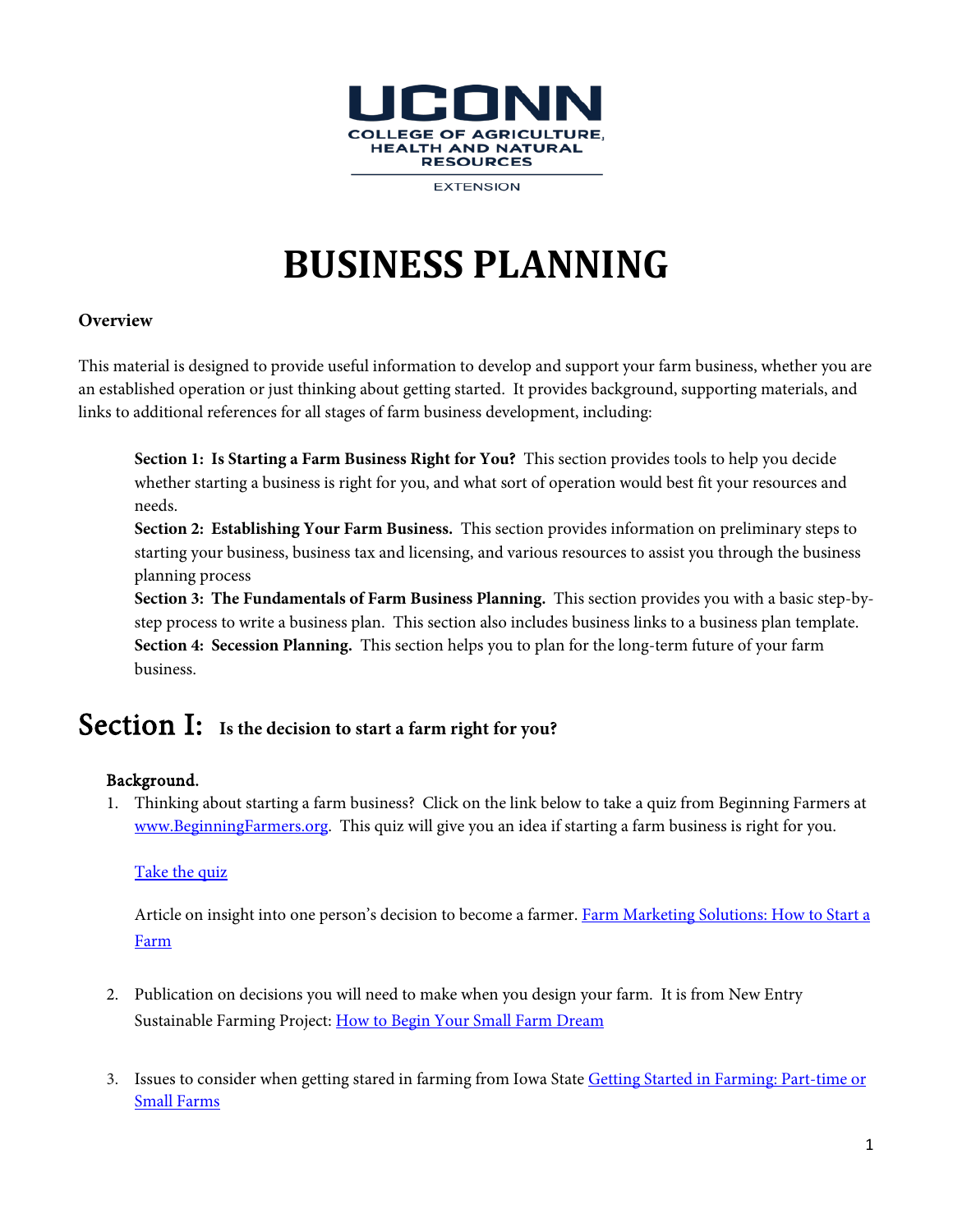**Characteristics of the Successful Farmer.** Below is a list of characteristics that will help you to run a successful farm business.

- 1. Vision. This is the first thing you need and you cannot proceed without it. A vision is a realistic idea of what your business is going to be. Choose a new business or adopt a new enterprise that you are passionate about. This is not just the product or service, but a complete, integrated system for doing business. You must always have a goal and a plan to get there.
- 2. Commitment. Running your business will take much more of your time than working for someone else, especially at the beginning. You will need to make your business your top priority in order for it to be successful.
- 3. Ability to Prioritize. You will have to be able to set priorities for the best long-term outcome for the business. The choices will not always be clear. You must have the discipline to focus on your business. That means setting goals and sticking with them until they are accomplished or until you make a sound business decision to change them.
- 4. Ability to Multi-Task. The farm owner has to handle operations, financial issues, sales, staff, purchasing, legal issues and more - all at the same time. Interruptions are more common than not and most days do not go as planned. The successful farmer can tolerate interruptions, and is willing to be scheduled by the business, as opposed to trying to schedule the business.
- 5. Ability to Partner. Running a business goes beyond just working with people. You will have highly important relationships with your customers, suppliers, employees, and the government agencies that regulate or tax you. If any of these relationships is adversarial your business will suffer. In many ways you will not be your own boss, but have lots of bosses.
- 6. Responsibility. You will also be responsible for anything the business does. You will be responsible for any reporting requirements. There will be no boss to handle problems; you are the boss.

# **Core Values. It is important to determine your core values and what is important to you**.

There are three key core value areas to consider:

1. Financial stability

For example:

- Provide for family living needs
- Provide funds for retirement
- Keep debt to a minimum
- 2. Stewardship of the land, air and water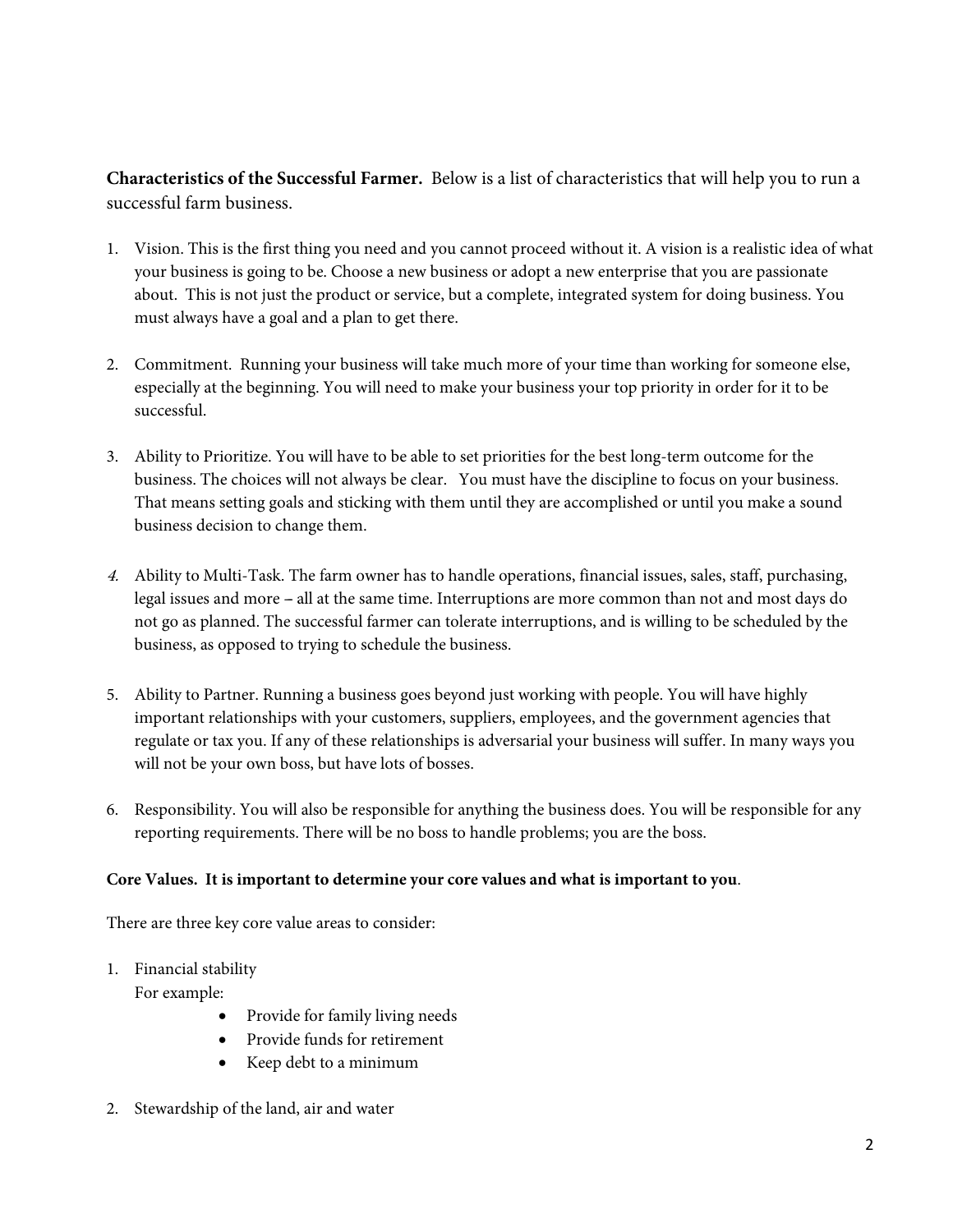For example:

- Improve soil health
- Use only sustainable farming practices
- 3. Quality of life for you and your community For example:
	- Be a role model
	- Serve as a mentor to other farmers
	- Way of life for the family, now and in the future
	- Buy local
	- Make a difference
	- Have products that you are proud to sell

It is very important to determine what is important to you. Take the time to write down your core values. Share your ideas and thoughts with family members and others that will be impacted by your decision to set up a farm business. Please note that your core values may be different from other members of your family. Understanding what motivates all involved is critical to this process. You must reconcile how you will handle as a team a differing vision and differing core values. (Worksheet 1.1 and 1.2 - Double click on icon to open)

| <b>Values That We Share as a Planning Team:</b> | Think about your values and list them in the space below. Consider what it means for you to be "successful" in farming, or<br>try distinguishing between personal, economic, environmental, and community values. If you are having trouble putting values<br>onto paper, try drafting a brief essay. Begin by recalling a critical turning point in your life when you were faced with a seri-<br>ous tradeoff. What values guided you?<br><b>Personal Values:</b> | Use the space below to identify common or shared values among your planning team members. You may want to begin by<br>simply listing the values identified by each team member and then determine what values you share as a team. If you are<br>uncomfortable sharing personal values, focus on the environmental, finance and community values that you share.<br><b>Values Identified by Individual Planning Team Members:</b> |
|-------------------------------------------------|---------------------------------------------------------------------------------------------------------------------------------------------------------------------------------------------------------------------------------------------------------------------------------------------------------------------------------------------------------------------------------------------------------------------------------------------------------------------|-----------------------------------------------------------------------------------------------------------------------------------------------------------------------------------------------------------------------------------------------------------------------------------------------------------------------------------------------------------------------------------------------------------------------------------|
|                                                 |                                                                                                                                                                                                                                                                                                                                                                                                                                                                     |                                                                                                                                                                                                                                                                                                                                                                                                                                   |
|                                                 | <b>Economic Values:</b>                                                                                                                                                                                                                                                                                                                                                                                                                                             |                                                                                                                                                                                                                                                                                                                                                                                                                                   |
|                                                 | <b>Environmental Values:</b>                                                                                                                                                                                                                                                                                                                                                                                                                                        |                                                                                                                                                                                                                                                                                                                                                                                                                                   |
|                                                 | <b>Community Values:</b>                                                                                                                                                                                                                                                                                                                                                                                                                                            |                                                                                                                                                                                                                                                                                                                                                                                                                                   |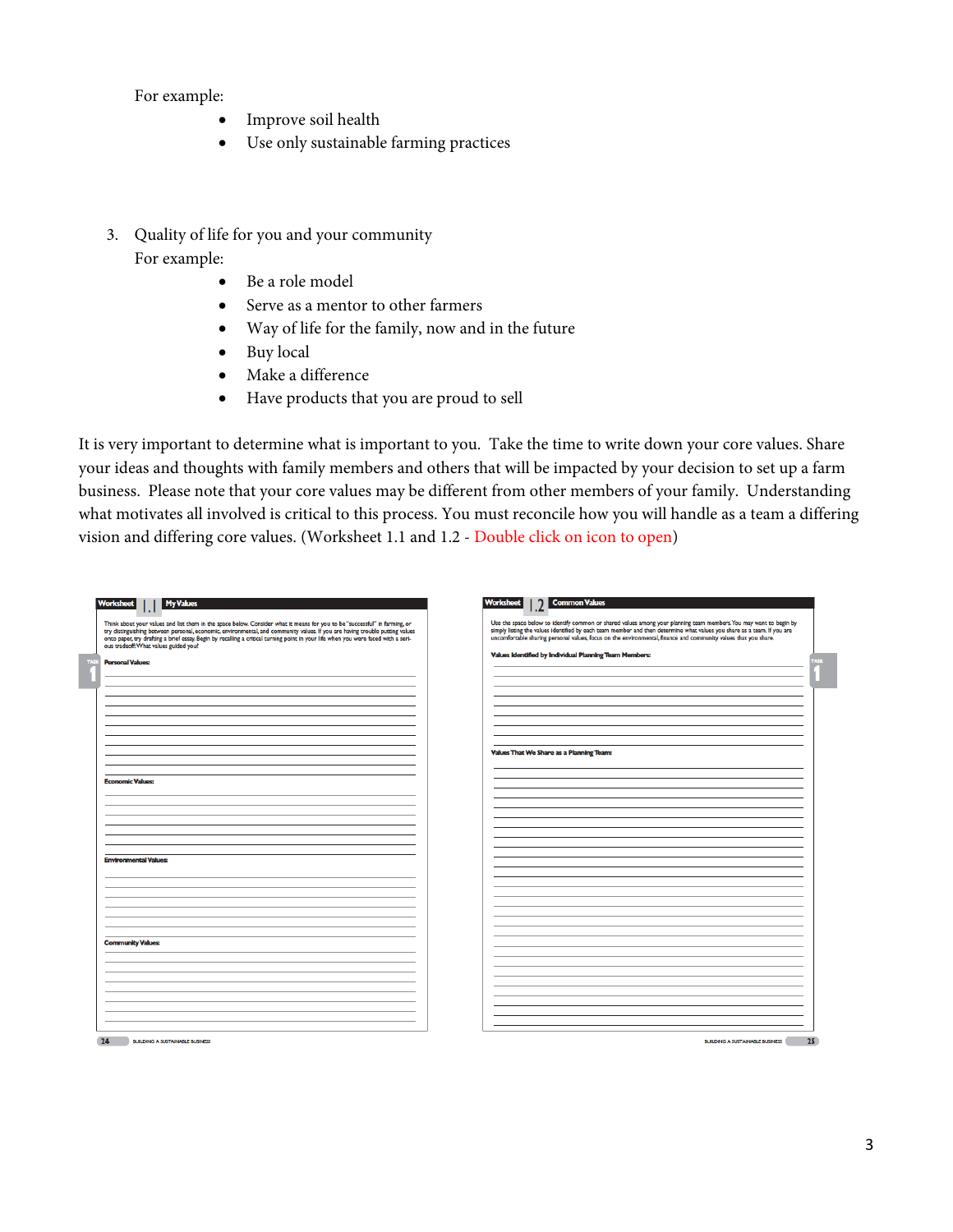# **Section II: Establishing Your Farm Business.**

**Once you have decided that starting a farm business is right for you, then there are many important steps to consider. This section is designed to walk you through the process.**

#### **Getting Started: Important steps to consider as you start your business**

#### *Preliminary Steps*

- 1. Develop a personal needs assessment:
	- o How much money do you need to live on each month?
	- o How much of this will be drawn from the business?
- 2. Develop a network. Join member organizations. You can learn a great deal by joining the appropriate commodity organizations or farm groups. Contact the [CT Department of Agriculture](http://www.ct.gov/doag) to learn what associations might be useful to you. Field meetings, twilight meetings and handbooks are also items that will aid you.
- 3. As you develop your business plan, go to your town hall and ask if there are any issues with your farm business plan. There are municipal laws that may prescribe what you may or may not do (for example acreage in order to be a farm, farm stand restrictions, retail sales, parking, land use restrictions, etc.).

#### *Legal and Logistical Steps*

4. While you are not required to officially "register" as a farm in Connecticut, you do have to register with the [Department of Revenue Services \(DRS\)](http://www.ct.gov/drs/) if you want to take advantage of various farm beneficial regulations or to sell certain farm products.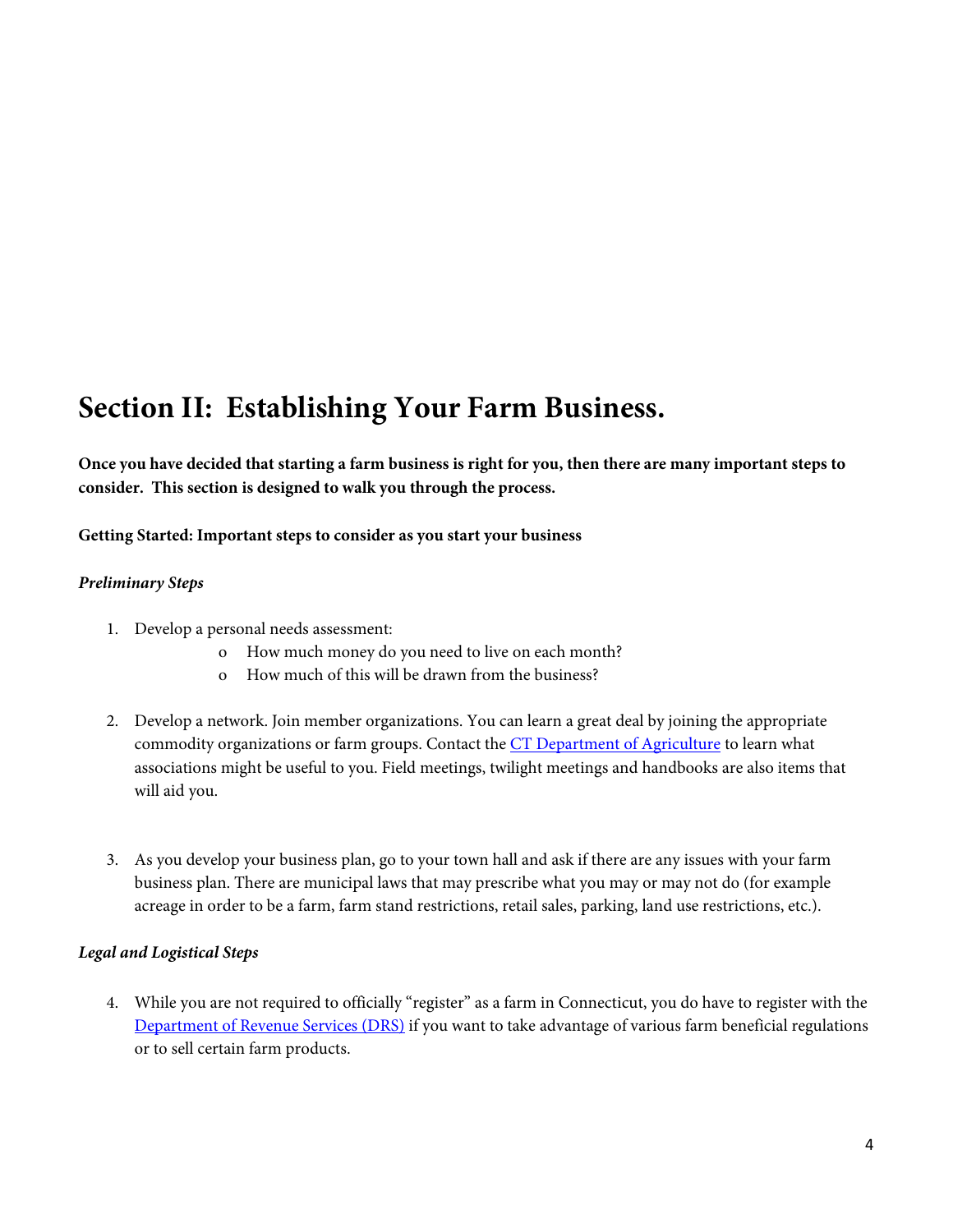- 5. Obtain a [Farmers Tax Exemption Permit \(Form REG -8\)](http://www.ct.gov/drs/lib/drs/forms/2014forms/applications/reg-8.pdf) that enables you to purchase farm business related supplies sales tax free. The primary requirement is that you make yearly gross sales of at least \$2,500. Permits are issued for 2 years and are valid from October 1 until September 30.
- 6. Obtain a [Sales and Use Tax Permit \(Form REG -](http://www.ct.gov/drs/lib/drs/filllable_applications/reg-1.pdf) 1) if you make taxable sales and must collect sales tax. You are not required to obtain sales and use tax permit if you raise and sell tobacco, fruit, vegetables, board horses or are involved in dairy farming.
- 7. Obtain operating licenses and permits:
	- o If you are looking to serve food products, you must do so in a licensed kitchen. [Contact](http://www.ct.gov/dph/) the local health department for licenses and regulations.
	- o If you are looking to process farm products, there are strict health regulations and licenses required from th[e CT Department of Agriculture,](http://www.ct.gov/DoAg) [CT Dept. of Consumer Protection,](http://www.ct.gov/dcp) [CT Dept. of](http://www.ct.gov/dph/)  [Health,](http://www.ct.gov/dph/) and the [United States Dept.](http://www.usda.gov/) of Agriculture. (Some local health departments also inspect processing facilities.)
- 8. If you need a pesticide license to purchase and use restricted chemicals on your farm you will need to contact Pesticide Compliance, [CT Department of Energy and Environmental](http://www.ct.gov/deep/) Protection

Important Resources for new and beginning farmers in Connecticut:

- 1. UConn Extension: *[New Farmer Bucket List](http://ctfarmrisk.uconn.edu/index_108_328625801.pdf)*, this document provides a listing of resources and organizations
- 2. UConn Extension: *[Connecticut Agricultural Business Management Guide](http://ctfarmrisk.uconn.edu/index_120_306926045.pdf)*
- *3.* UConn Extension: [New Farms and Farmers](http://newfarms.extension.uconn.edu/)
- *4.* [Building A Sustainable Business:](http://www.extension.umn.edu/food/small-farms/farm-business/docs/building-a-sustainable-business.pdf) Handbook Series Book 6 Sustainable Agriculture Network
- *5.* Beginning Farmers: <http://www.beginningfarmers.org/farm-business-planning/>
- 6. CSA Tool Kit:<http://www.ctfarmrisk.uconn.edu/documents/CSA-Guide.pdf>
- 7. UConn Extension Specialists Directory: [http://ctfarmrisk.uconn.edu/index\\_125\\_485781935.pdf](http://ctfarmrisk.uconn.edu/index_125_485781935.pdf)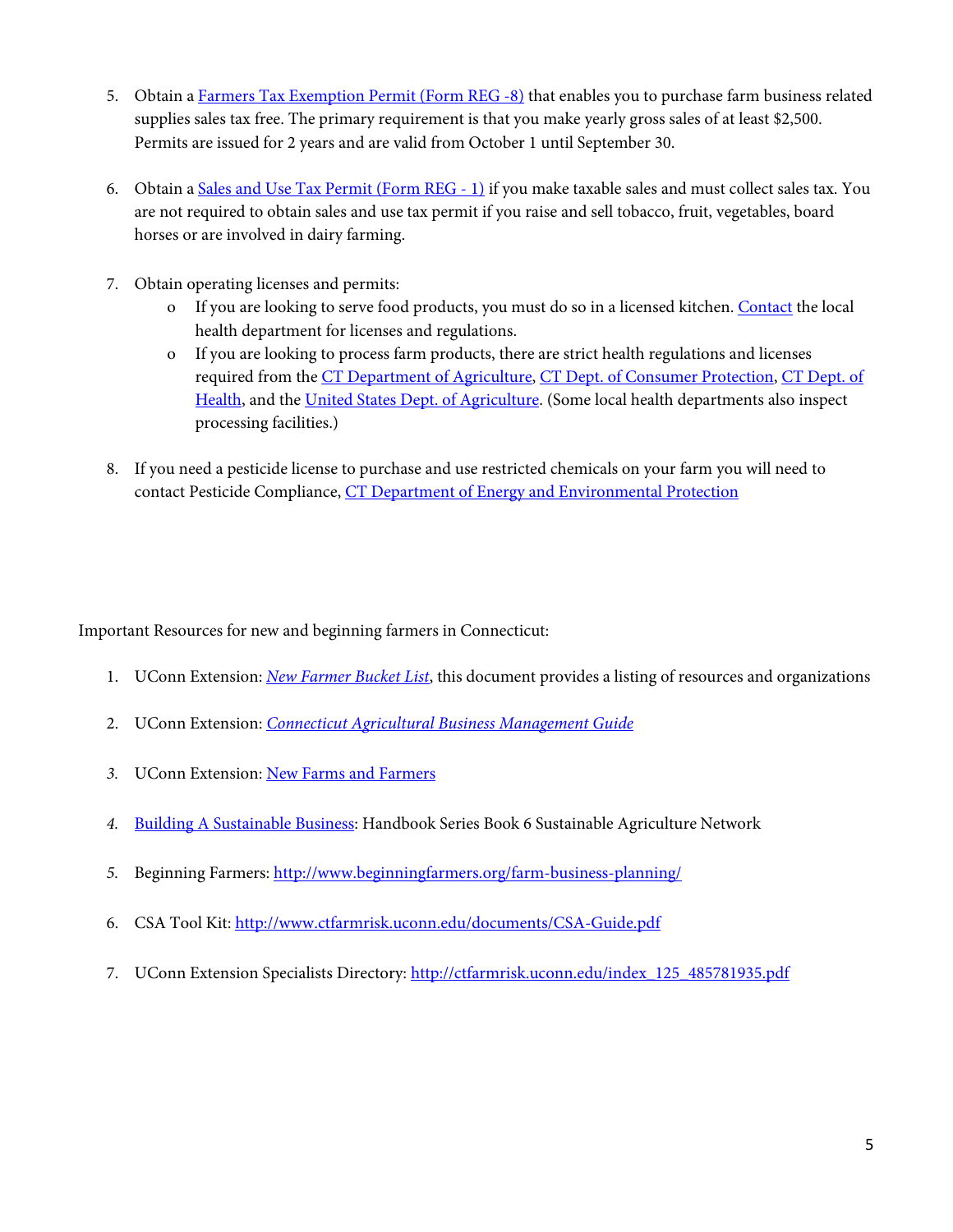# **Section III. Business Planning**

A critical element to starting or improving your small business is the formation of a business plan. A business plan is an essential element that helps set production and financial goals, plan strategically, and acquire loans. In addition, a business plan can help you judge the progress of your business and potential areas that could be improved. When deciding what to include in your business plan, remember that it should reflect an outline of your business. Therefore, not all business plans are the same and the order of topics within your business plan may vary. However, there are some key elements that are necessary to achieve success. Please complete the *Reasons for Completing a Business Plan* below (Introduction Worksheet – Double click on icon to open)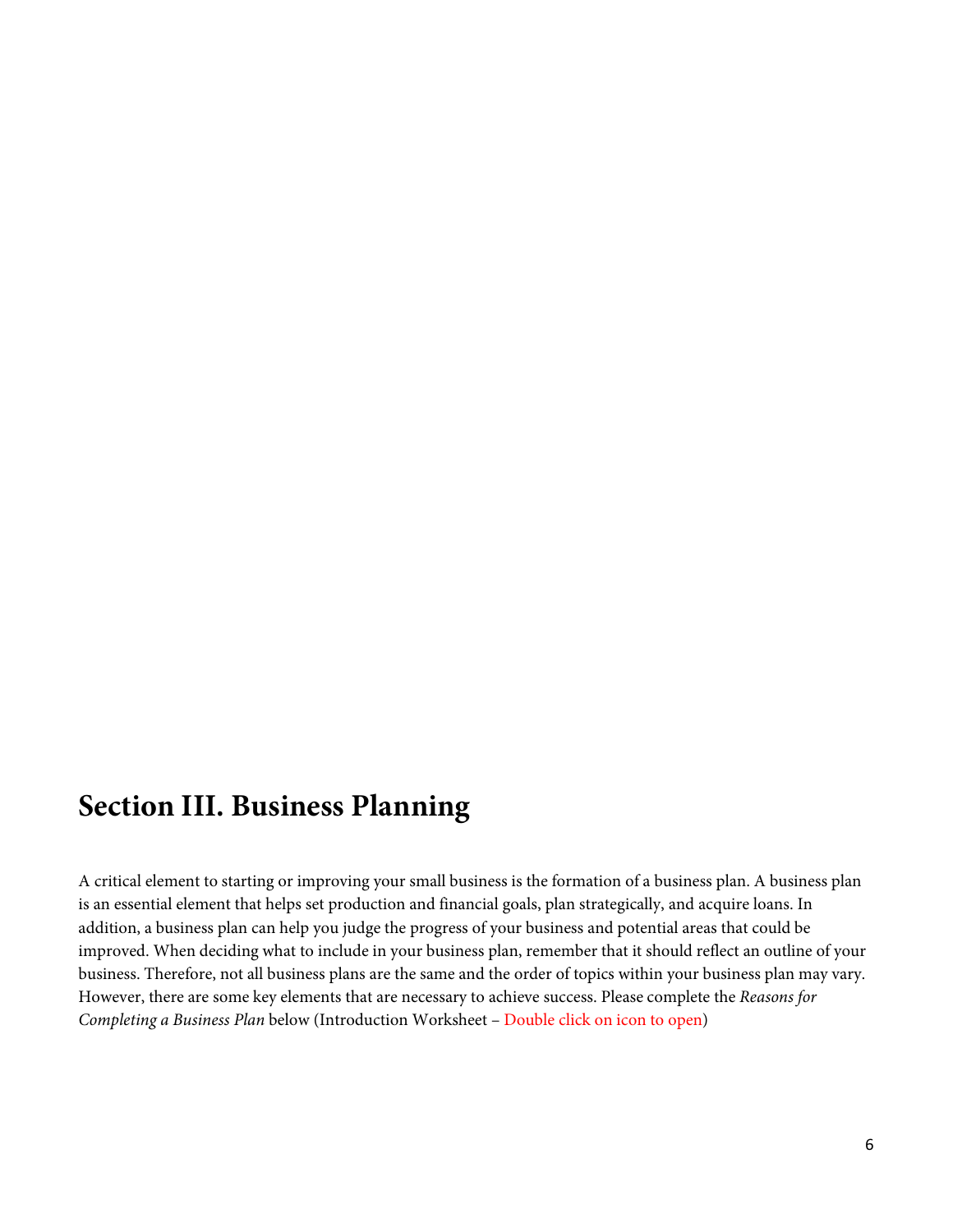| Introduction<br>Spend a few moments thinking about your planning needs. Be clear about which issues you would like to address with |
|------------------------------------------------------------------------------------------------------------------------------------|
| your plan and consider how you will use the final plan. This Worksheet is for your eyes only.                                      |
| What key issues are motivating you to plan?                                                                                        |
|                                                                                                                                    |
|                                                                                                                                    |
|                                                                                                                                    |
|                                                                                                                                    |
|                                                                                                                                    |
|                                                                                                                                    |
|                                                                                                                                    |
| I. Who is your business planning team? Who should be involved in your planning process?                                            |
|                                                                                                                                    |
|                                                                                                                                    |
|                                                                                                                                    |
|                                                                                                                                    |
|                                                                                                                                    |
|                                                                                                                                    |
|                                                                                                                                    |
|                                                                                                                                    |
|                                                                                                                                    |
|                                                                                                                                    |
|                                                                                                                                    |
| 2. How will you use your business plan? Will it serve as an internal organizing tool, be                                           |
| used to communicate outside your business, or both?                                                                                |
|                                                                                                                                    |
|                                                                                                                                    |
|                                                                                                                                    |
|                                                                                                                                    |
|                                                                                                                                    |
|                                                                                                                                    |
|                                                                                                                                    |
|                                                                                                                                    |
|                                                                                                                                    |

• A business plan will help you determine the profitability of your company. It will uncover potential strengths and potential weakness in your business. So be forthright with information!

• A business plan sets goals that help you measure results compared to your plan. Tracking the business against the plan is a highly effective management tool and this will help you make prudent adjustments along the way.

• A business plan keeps everyone working towards the same goals including management and employees. For most small businesses, fewer employees mean greater levels of responsibility. So make sure every position within your business is clear.

• Most importantly, a business plan is a tool used by lenders, investors, and banks to evaluate your business. Lenders, investors, and banks need to see that you and your business can provide a return worthy of the risk of providing you with start-up or expansion capital. Lenders and investors will expect reports on your progress and require your plan to be updated on a timely basis during their relationship with your business.

• Finally, businesses require different plans through the life cycle, from a feasibility study before startup, to the expansion plan at a rapid growth stage, to the reorganization plan for a business in decline. It is not necessary to include a business plan for each life cycle in the beginning; a detailed plan for feasibility and startup is all that is needed. But keep in mind that for each stage, your business plan must be revised and updated.

# **Business Plan Outline**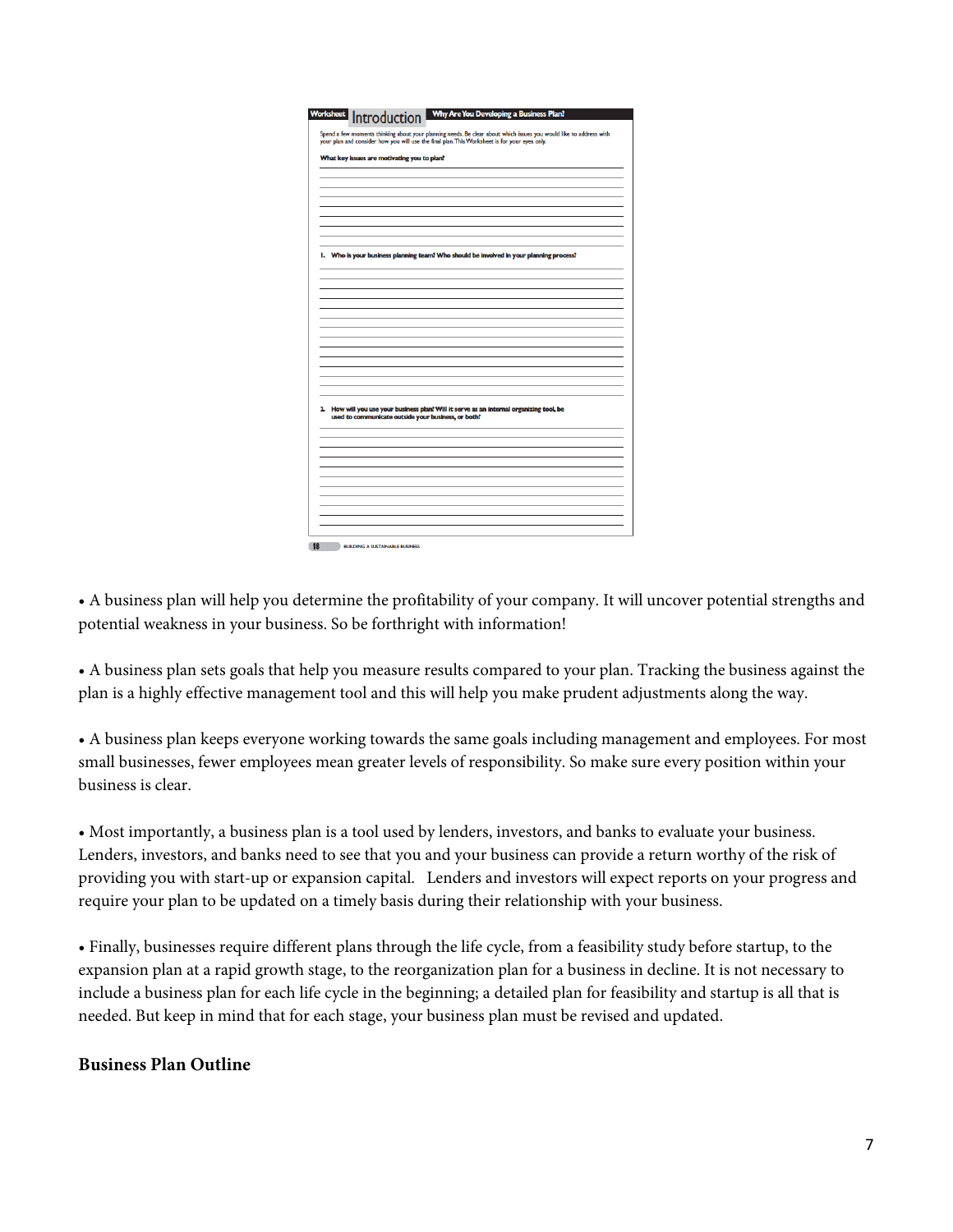The outline of your business plan can be unique to your business. However, there are some specific ideas that you should always include. These specifics could make or break your business plan. If you are specific about critical details you can improve your chances of success.

A good business plan has six components.

They are:

- I. Executive Summary
- II. Business Description
- III. Operations
- IV. Marketing Plan
- V. Management
- VI. Financials

#### **I. Executive Summary**

- 1. Brief cohesive overview of your business
- 2. Mission statement

A mission statement is how you define your business. It merges your set of values and vision into a set of principles that will describe your business. It communicates how and why your farm business exists and how you want your customers and community to view you, your values and your business. Create your own mission statement with the template below. Create Your Own Business Mission Statement (Worksheet 3.2– Double click on icon to open)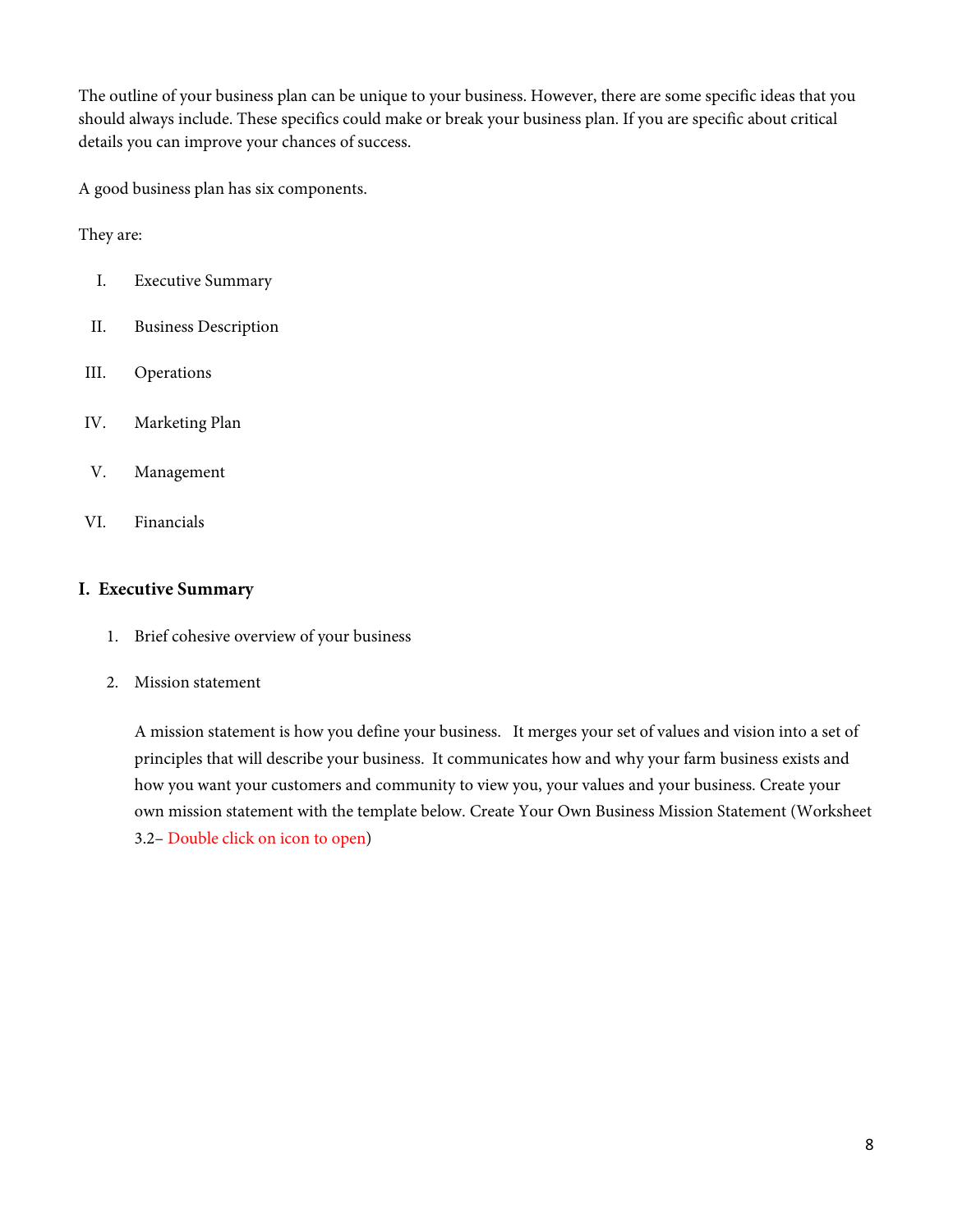| Use the questions below to begin sketching a brief mission statement that communicates your values, management philos-<br>ophy, and future vision. Remember to have each one of your planning team members complete this Worksheet. Then share<br>your statements, discuss your similarities and differences, and draft a final mission statement. Going through this process as<br>a team will generate more ideas and will result in a common mission statement that every one of your planning team<br>members support. Try to limit your response to each of the questions so that, once combined, your mission statement<br>does not exceed five to six sentences. Remember, write in the present tense and keep it positive. |
|------------------------------------------------------------------------------------------------------------------------------------------------------------------------------------------------------------------------------------------------------------------------------------------------------------------------------------------------------------------------------------------------------------------------------------------------------------------------------------------------------------------------------------------------------------------------------------------------------------------------------------------------------------------------------------------------------------------------------------|
| I would like our business to be known for the following in the future:                                                                                                                                                                                                                                                                                                                                                                                                                                                                                                                                                                                                                                                             |
|                                                                                                                                                                                                                                                                                                                                                                                                                                                                                                                                                                                                                                                                                                                                    |
| The internal and external purpose of my business is to:                                                                                                                                                                                                                                                                                                                                                                                                                                                                                                                                                                                                                                                                            |
|                                                                                                                                                                                                                                                                                                                                                                                                                                                                                                                                                                                                                                                                                                                                    |
|                                                                                                                                                                                                                                                                                                                                                                                                                                                                                                                                                                                                                                                                                                                                    |
| Our business mission statement will communicate to:                                                                                                                                                                                                                                                                                                                                                                                                                                                                                                                                                                                                                                                                                |
|                                                                                                                                                                                                                                                                                                                                                                                                                                                                                                                                                                                                                                                                                                                                    |
| Based on your answers above, write internal and external mission statements that communicate your                                                                                                                                                                                                                                                                                                                                                                                                                                                                                                                                                                                                                                  |
| business' purpose and the qualities for which you would like your business to be known:<br><b>Internal mission:</b>                                                                                                                                                                                                                                                                                                                                                                                                                                                                                                                                                                                                                |
|                                                                                                                                                                                                                                                                                                                                                                                                                                                                                                                                                                                                                                                                                                                                    |
| <b>External mission:</b>                                                                                                                                                                                                                                                                                                                                                                                                                                                                                                                                                                                                                                                                                                           |
|                                                                                                                                                                                                                                                                                                                                                                                                                                                                                                                                                                                                                                                                                                                                    |
|                                                                                                                                                                                                                                                                                                                                                                                                                                                                                                                                                                                                                                                                                                                                    |

#### **3. Goals**

All goals must be S.M.A.R.T.

- o **S**pecific: Provide a specific and detailed description of the goal that you hope to achieve (who, what, where, when, which and why)
- o **M**easurable: State your goal in such a way that there is a way to determine if the goal had been reached. How much? How many? For example, if the goal is to increase the number of customers, list the number that you hope to attain.
- o **A**ttainable: Identify goals that are most important. Determine ways you can make them become a reality. You develop the attitudes, abilities, skills, and financial capacity to reach them. You begin seeing previously overlooked opportunities to bring yourself closer to the achievement of your goals. Can that goal be achieved?
- o **R**ealistic: Can that goal be achieved given your skills, time frame, and financial resources? Do your research and ask questions.
- o **T**imely: A specific timeframe must be given. Someday or in the future will not work. Be specific as to when you want to achieve a specific goal.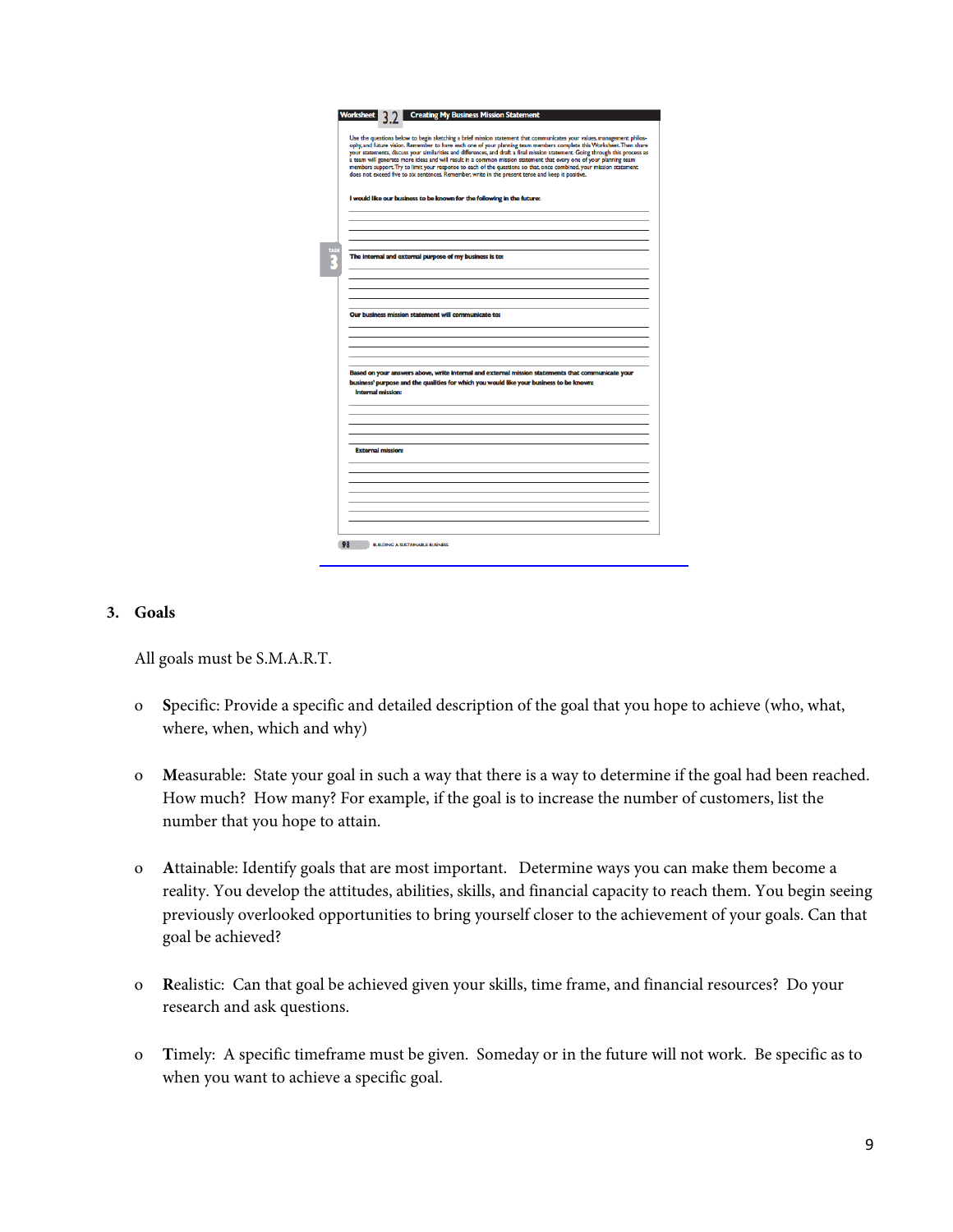Your goals must be reviewed regularly. You must be able to determine if you are on target to achieve your goals. If you are not on target or have missed attaining a goal, ask why. Not achieving your goals can lead to business failure or a delay in achieving business success. Identify your family business goals and prioritize them with this worksheet. (Worksheet 3.4 and 3.5– Double click on icon to open)

|                                     | Have each member of your planning team draft personal goals as well as one or more short-term and long-term goals for |
|-------------------------------------|-----------------------------------------------------------------------------------------------------------------------|
|                                     | each functional management area of your business.                                                                     |
| <b>Short-term Goals (I-5 years)</b> |                                                                                                                       |
|                                     |                                                                                                                       |
|                                     |                                                                                                                       |
|                                     |                                                                                                                       |
|                                     |                                                                                                                       |
|                                     |                                                                                                                       |
|                                     |                                                                                                                       |
|                                     |                                                                                                                       |
|                                     |                                                                                                                       |
|                                     |                                                                                                                       |
|                                     |                                                                                                                       |
|                                     | Intermediate Goals (5-10 years)                                                                                       |
|                                     |                                                                                                                       |
|                                     |                                                                                                                       |
|                                     |                                                                                                                       |
|                                     |                                                                                                                       |
|                                     |                                                                                                                       |
|                                     |                                                                                                                       |
|                                     |                                                                                                                       |
|                                     |                                                                                                                       |
|                                     |                                                                                                                       |
|                                     |                                                                                                                       |
|                                     |                                                                                                                       |
| Long-term Goals (10 Years +)        |                                                                                                                       |
|                                     |                                                                                                                       |
|                                     |                                                                                                                       |
|                                     |                                                                                                                       |
|                                     |                                                                                                                       |
|                                     |                                                                                                                       |
|                                     |                                                                                                                       |
|                                     |                                                                                                                       |
|                                     |                                                                                                                       |
|                                     |                                                                                                                       |
|                                     |                                                                                                                       |

# **II. Business Description**

- **1. Detailed description of your product and/or service**
- 2. **List of assets needed:** Land, buildings, equipment, etc. It is important to list all assets needed. Four columns are recommended. The first column is what is needed for the business plan to be successful, the second for the cost or value of the asset, the third is what currently owned and the fourth is for what is needed.

| Item needed | Cost (to acquire or value if owned) | Have | Need to Acquire |
|-------------|-------------------------------------|------|-----------------|
|             |                                     |      |                 |
|             |                                     |      |                 |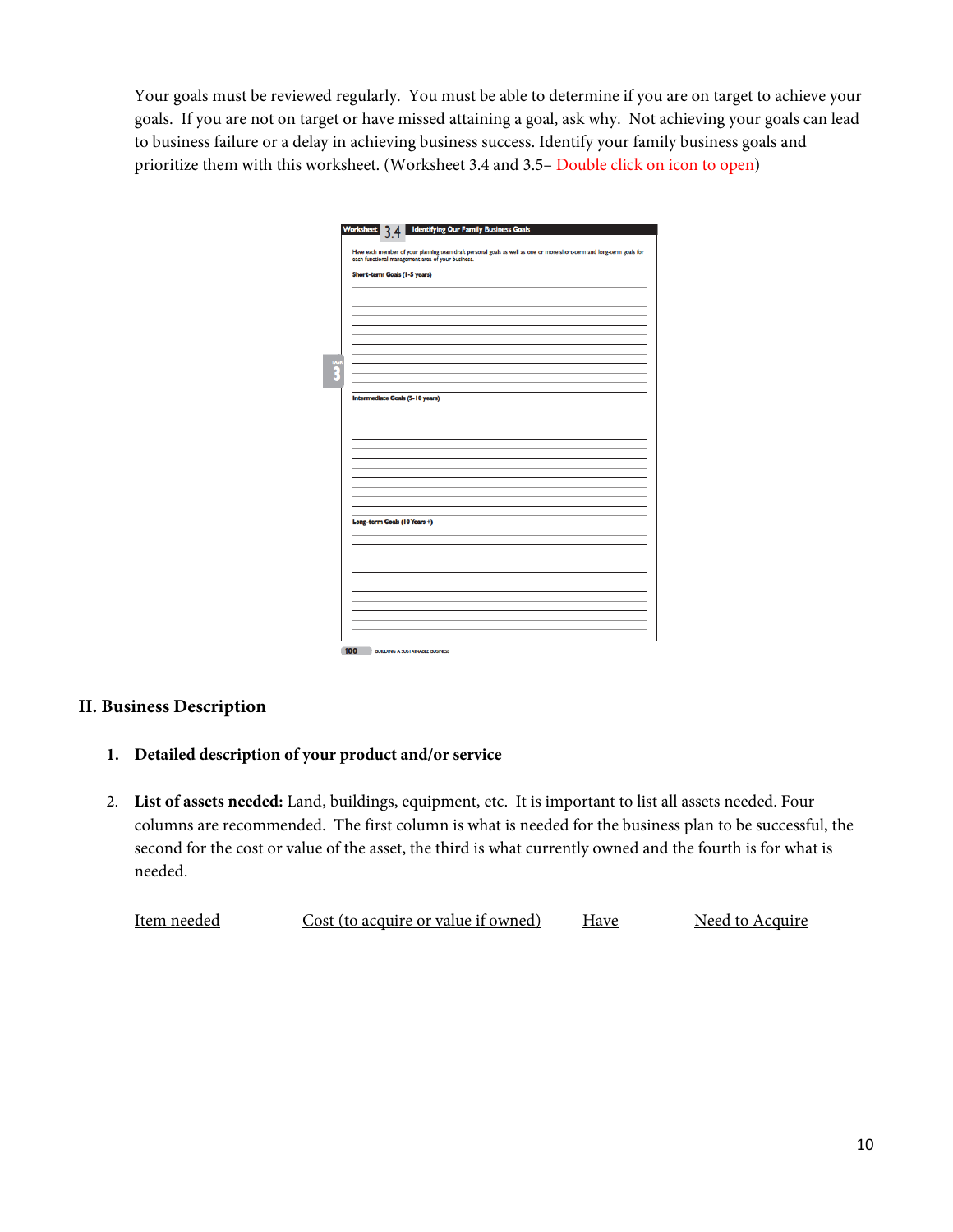

#### (Worksheet 2.3 - Double click on icon to open)

#### **3. Location of business**

#### **4. Legal form:**

You need to select a legal form for your business. You make that choice based on characteristics that differentiate the forms of business based on what is most advantageous for you and your business. Those characteristics include organizational and reporting requirements, ease of formation and transfer, treatment of earnings and taxes, and liability. Factors such as license and other regulatory requirements affect all forms of business equally and are not a factor in choosing a business form. Seek legal help from a qualified attorney when considering your options. Pick the entity that meets your needs. Deciding the form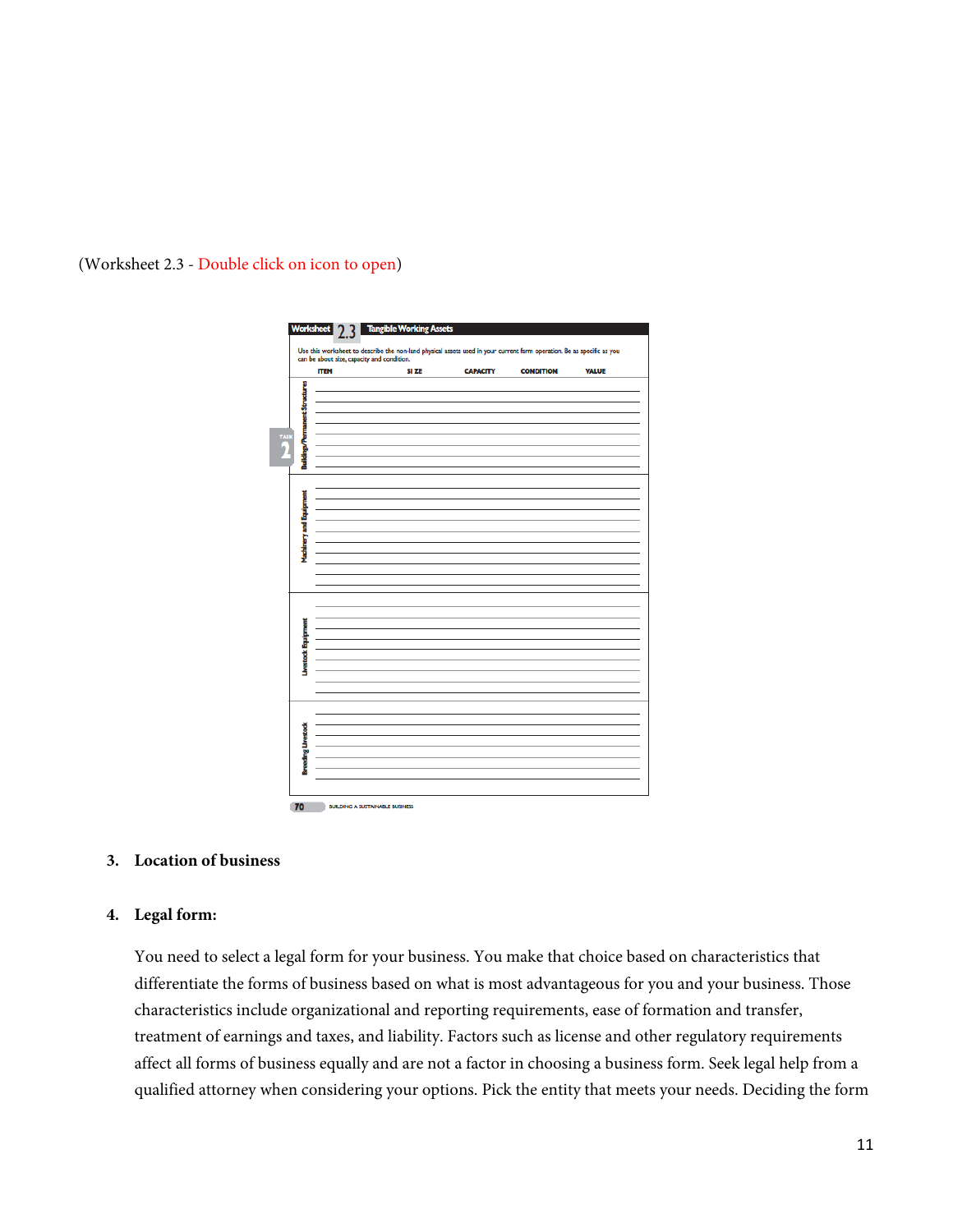of ownership that best suits your business venture should be given careful consideration. Use your key advisers to assist you in the process.

### **a. Sole Proprietorship**

The vast majority of small businesses start out as sole proprietorships. These businesses are owned by one person, usually the individual who has day-to-day responsibilities for running the business. Sole proprietors own all the assets of the business and the profits generated by it. They also assume complete responsibility for any of its liabilities or debts. In the eyes of the law and the public, you are one and the same with the business. The sole proprietorship itself is not taxed by the state or federal government. All income and expense from a sole proprietorship is reported on the owner's personal tax return, on Schedule F for a farm (schedule C for a nonfarm).

The net income on Schedule F is added to the business owner's income on his or her tax return, form 1040. The business owner then pays all federal and state income tax at his or her personal tax rates. In addition, Schedule F net income is subject to self-employment tax (social security). Losses from a sole proprietorship are generally deductible based on certain complex rules.

#### **Attributes of a Sole Proprietorship**

- Easiest and least expensive form of ownership to organize and operate.
- Operator is in complete control.
- Operator receives all income generated by the business to keep or reinvest.
- Profits from the business flow directly to the operator's personal tax return.
- The business is easy to dissolve, if desired
- Operator has unlimited liability and is legally responsible for all debts against the business.
- Their business and personal assets are at risk.
- Business terminates at death unless an estate plan is in place.
- Some employee benefits such as owner's medical insurance premiums are not directly deductible from business income (only partially deductible as an adjustment to income).

### **b. Partnerships**

In a partnership, two or more people share ownership of a single business. Like proprietorships, the law does not distinguish between the business and its owners. While not required, the partners should have a legal agreement that sets forth how decisions will be made, profits will be shared, disputes will be resolved, how future partners will be admitted to the partnership, how partners can be bought out, and what steps will be taken to dissolve the partnership when needed. They also must decide upfront how much time and capital each will contribute, etc. The profits from the business flow directly through to the partners' personal tax returns.

### **Attributes of a partnership**

- Partnerships are relatively easy to establish; however, time should be invested in developing the partnership agreement.
- Partners are jointly and individually liable for the actions of the other partners. The liability is joint and several, meaning that any of the partners could be held responsible for the entire debt of the business if the other partners have insufficient assets to cover their share of the loss.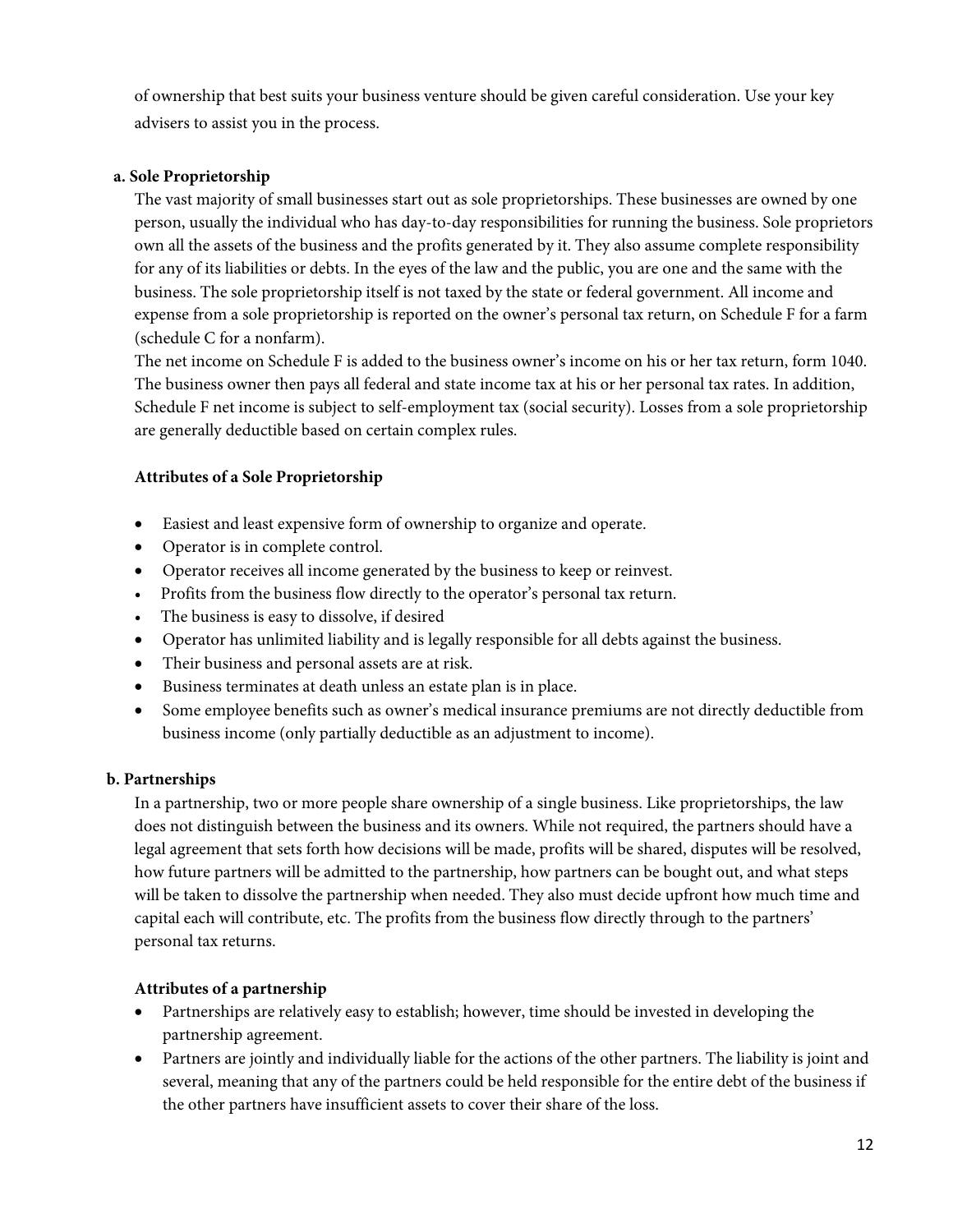- Profits must be shared with others.
- Since decisions are shared, disagreements can occur.
- The partnership may have a limited life; it may end upon the withdrawal or death of a partner.
- Income tax consequences can occur upon formation and dissolution of the company. Care should be taken to avoid tax consequences to the extent possible

# **c. Corporations**

A corporation chartered by the state in which it is headquartered is considered by law to be a separate entity and apart from those who own it. A corporation can be taxed, it can be sued, and it can enter into contractual agreements. The owners of a corporation are its shareholders. The shareholders elect a board of directors to oversee the major policies and decisions. The Board appoints officers who handle the day-today aspects of operating the business. The corporation has a life of its own and does not dissolve when ownership changes.

# **Attributes of a corporation**

- Shareholders have limited liability for the corporation's debts or judgments against the corporations.
- Generally, shareholders can only be held accountable for their investment in stock of the company. (Note however, that officers can be held personally liable for their actions, such as the failure to withhold and pay employment taxes)
- Corporations can raise additional funds through the sale of stock.
- A corporation may deduct the cost of benefits it provides to officers and employees.
- Can elect S corporation status if certain requirements are met. This election enables the company to be taxed similar to a partnership.
- Corporations are monitored by federal, state and some local agencies, and as a result may have more paperwork to comply with regulations.
- Incorporating may result in higher overall taxes. Dividends paid to shareholders are not deductible from business income; thus it can be taxed twice.

# **d. Limited Liability Companies (LLC)**

The LLC is a hybrid business structure combining elements from corporations and partnerships. It is designed to provide the limited liability features of a corporation and the tax efficiencies and operational flexibility of a partnership. For these reasons, the LLC structure is a popular choice for many small business owners across the country. The biggest advantage of the LLC structure is the ability to have limited personal liability for business debts while also having the benefit of pass through taxation. In the LLC structure, business earnings are passed on to the partners as income. Therefore, pass through taxation means that the partnership is not directly taxed on earnings, but rather the partners are taxed based on their income received from the business earnings. These taxes are typically much lower than taxes on business earnings.

# **When choosing a legal form to operate, seek professional guidance on the optimum way to set up your business to assure you operate within the rules and regulations required.**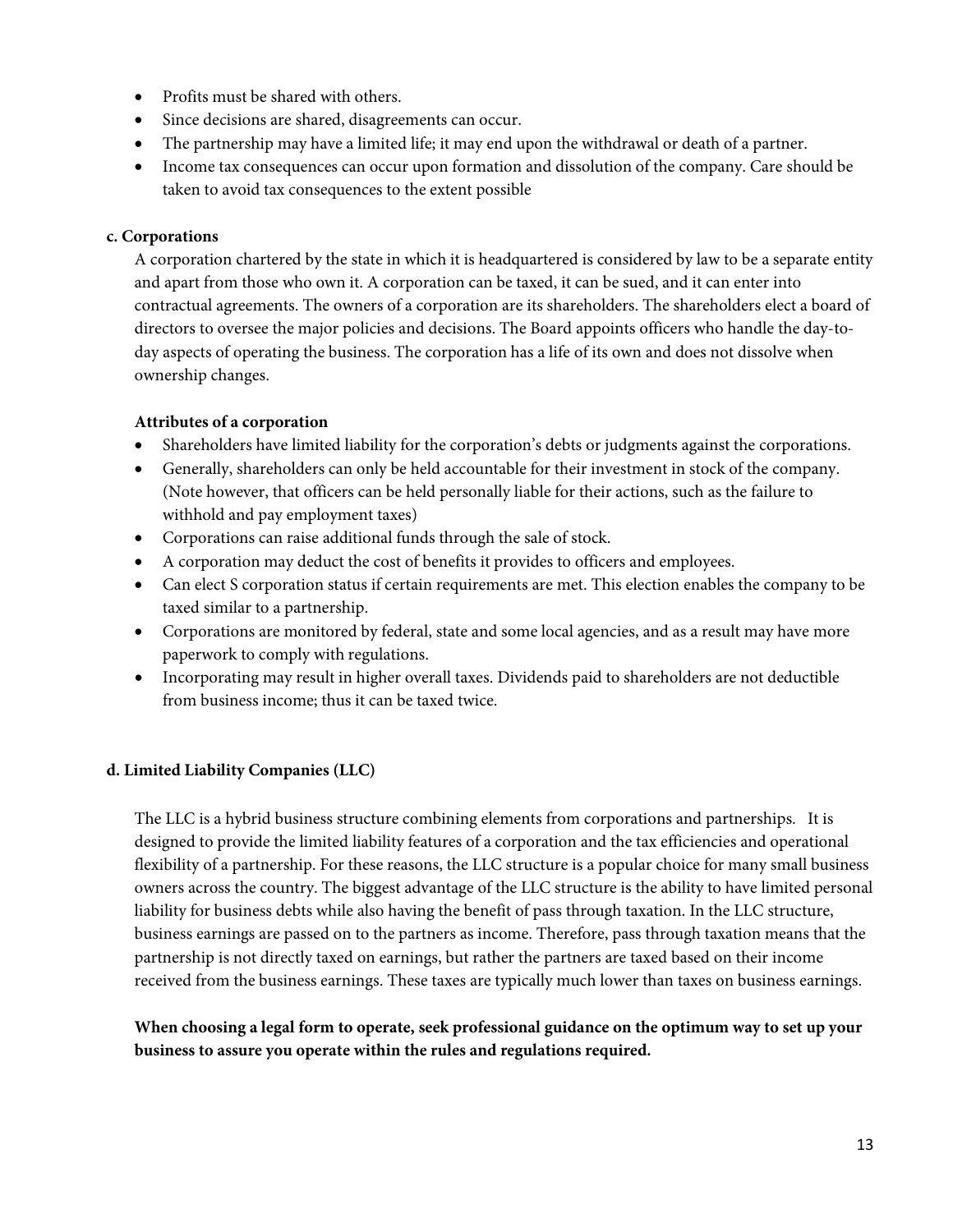5. Business history (if any): Document the history of any businesses that you have operated. This would include a description of the business, time frame and financial information.

### **III. Operations**

The operations section of your business plan describes how your business will run smoothly. It focuses on what you will produce, how you will produce it and how much you will produce. Within this section, you should expand upon what products and services you will be offering, possible customer service opportunities, inventory management, licenses, permits and regulations needed, possible patents and trademarks and environmental issues that could be encountered. Complete Worksheet 4.11 concerning regulations and policies (Double click on icon to open). This section will also review risk management tools that will be utilized to manage risk such as crop insurance, other forms of insurance and enforcement of food and work safety standards. Providing an implementation timeline (Worksheet 5.2 - Double click on icon to open) will help keep your tasks on track and make your business efficient. Often an overview is only required for this section, as operations typically involve actually doing the work required for your business.

| <b>Regulations and Policies</b><br>Worksheet<br>List any permits, institutional requirements, and other government policies that will affect your operations. When noting<br>permit requirements, be sure to describe any ongoing compliance issues such as annual permit renewals and fees. Next,<br>describe your ability to meet these conditions. | <b>Worksheet</b> | <b>Implementation To-do List</b><br>Use the space below to develop an implementation "to-do" list for your business. You may find it helpful to develop a to-do list<br>for each functional area of the business (marketing, operations, human resources and finance). Regardless of how you choose<br>to organize your list, be sure to note who will be responsible for each task and a deadline for doing so. |                           |                 |
|-------------------------------------------------------------------------------------------------------------------------------------------------------------------------------------------------------------------------------------------------------------------------------------------------------------------------------------------------------|------------------|------------------------------------------------------------------------------------------------------------------------------------------------------------------------------------------------------------------------------------------------------------------------------------------------------------------------------------------------------------------------------------------------------------------|---------------------------|-----------------|
|                                                                                                                                                                                                                                                                                                                                                       | <b>Task</b>      |                                                                                                                                                                                                                                                                                                                                                                                                                  | <b>Person Responsible</b> | <b>Deadline</b> |
| <b>Issued by:</b>                                                                                                                                                                                                                                                                                                                                     |                  |                                                                                                                                                                                                                                                                                                                                                                                                                  |                           |                 |
| Conditions and compliance issues:                                                                                                                                                                                                                                                                                                                     |                  |                                                                                                                                                                                                                                                                                                                                                                                                                  |                           |                 |
|                                                                                                                                                                                                                                                                                                                                                       |                  |                                                                                                                                                                                                                                                                                                                                                                                                                  |                           |                 |
| the control of the control of the control of the control of the control of the control of the control of the control of the control of the control of the control of the control of the control of the control of the control<br><b>Fees:</b>                                                                                                         |                  |                                                                                                                                                                                                                                                                                                                                                                                                                  |                           |                 |
|                                                                                                                                                                                                                                                                                                                                                       |                  |                                                                                                                                                                                                                                                                                                                                                                                                                  |                           |                 |
| Can we meet these conditions?                                                                                                                                                                                                                                                                                                                         |                  |                                                                                                                                                                                                                                                                                                                                                                                                                  |                           |                 |
|                                                                                                                                                                                                                                                                                                                                                       |                  |                                                                                                                                                                                                                                                                                                                                                                                                                  |                           |                 |
|                                                                                                                                                                                                                                                                                                                                                       |                  |                                                                                                                                                                                                                                                                                                                                                                                                                  |                           |                 |
|                                                                                                                                                                                                                                                                                                                                                       |                  |                                                                                                                                                                                                                                                                                                                                                                                                                  |                           |                 |
| <b>Issued by:</b><br>and the control of the control of the control of the control of the control of the control of the control of the                                                                                                                                                                                                                 |                  |                                                                                                                                                                                                                                                                                                                                                                                                                  |                           |                 |
| Conditions and compliance issues: example of the state of the state of the state of the state of the state of the state of the state of the state of the state of the state of the state of the state of the state of the stat                                                                                                                        |                  |                                                                                                                                                                                                                                                                                                                                                                                                                  |                           |                 |
|                                                                                                                                                                                                                                                                                                                                                       |                  |                                                                                                                                                                                                                                                                                                                                                                                                                  |                           |                 |
|                                                                                                                                                                                                                                                                                                                                                       |                  |                                                                                                                                                                                                                                                                                                                                                                                                                  |                           |                 |
| Fees: The Sea                                                                                                                                                                                                                                                                                                                                         |                  |                                                                                                                                                                                                                                                                                                                                                                                                                  |                           |                 |
| Can we meet these conditions?                                                                                                                                                                                                                                                                                                                         |                  |                                                                                                                                                                                                                                                                                                                                                                                                                  |                           |                 |
|                                                                                                                                                                                                                                                                                                                                                       |                  |                                                                                                                                                                                                                                                                                                                                                                                                                  |                           |                 |
|                                                                                                                                                                                                                                                                                                                                                       |                  |                                                                                                                                                                                                                                                                                                                                                                                                                  |                           |                 |
|                                                                                                                                                                                                                                                                                                                                                       |                  |                                                                                                                                                                                                                                                                                                                                                                                                                  |                           |                 |
| <b>Permit/License/Policy contract and a series of the contract of the contract of the contract of the contract of the contract of the contract of the contract of the contract of the contract of the contract of the contract o</b>                                                                                                                  |                  |                                                                                                                                                                                                                                                                                                                                                                                                                  |                           |                 |
| <b>Issued by:</b>                                                                                                                                                                                                                                                                                                                                     |                  |                                                                                                                                                                                                                                                                                                                                                                                                                  |                           |                 |
| Conditions and compliance issues: example of the state of the state of the state of the state of the state of the state of the state of the state of the state of the state of the state of the state of the state of the stat                                                                                                                        |                  |                                                                                                                                                                                                                                                                                                                                                                                                                  |                           |                 |
|                                                                                                                                                                                                                                                                                                                                                       |                  |                                                                                                                                                                                                                                                                                                                                                                                                                  |                           |                 |
|                                                                                                                                                                                                                                                                                                                                                       |                  |                                                                                                                                                                                                                                                                                                                                                                                                                  |                           |                 |
| Fees:                                                                                                                                                                                                                                                                                                                                                 |                  |                                                                                                                                                                                                                                                                                                                                                                                                                  |                           |                 |
| Can we meet these conditions?                                                                                                                                                                                                                                                                                                                         |                  |                                                                                                                                                                                                                                                                                                                                                                                                                  |                           |                 |
|                                                                                                                                                                                                                                                                                                                                                       |                  |                                                                                                                                                                                                                                                                                                                                                                                                                  |                           |                 |
|                                                                                                                                                                                                                                                                                                                                                       |                  |                                                                                                                                                                                                                                                                                                                                                                                                                  |                           |                 |
|                                                                                                                                                                                                                                                                                                                                                       |                  |                                                                                                                                                                                                                                                                                                                                                                                                                  |                           |                 |
|                                                                                                                                                                                                                                                                                                                                                       |                  |                                                                                                                                                                                                                                                                                                                                                                                                                  |                           |                 |
|                                                                                                                                                                                                                                                                                                                                                       |                  |                                                                                                                                                                                                                                                                                                                                                                                                                  |                           |                 |
|                                                                                                                                                                                                                                                                                                                                                       |                  |                                                                                                                                                                                                                                                                                                                                                                                                                  |                           |                 |
|                                                                                                                                                                                                                                                                                                                                                       |                  |                                                                                                                                                                                                                                                                                                                                                                                                                  |                           |                 |
|                                                                                                                                                                                                                                                                                                                                                       |                  |                                                                                                                                                                                                                                                                                                                                                                                                                  |                           |                 |
| - 198<br><b>BUILDING A SUSTAINABLE BUSINESS</b>                                                                                                                                                                                                                                                                                                       | 246              | <b>BUILDING A SUSTAINABLE BUSINESS</b>                                                                                                                                                                                                                                                                                                                                                                           |                           |                 |

### **IV. Marketing Plan**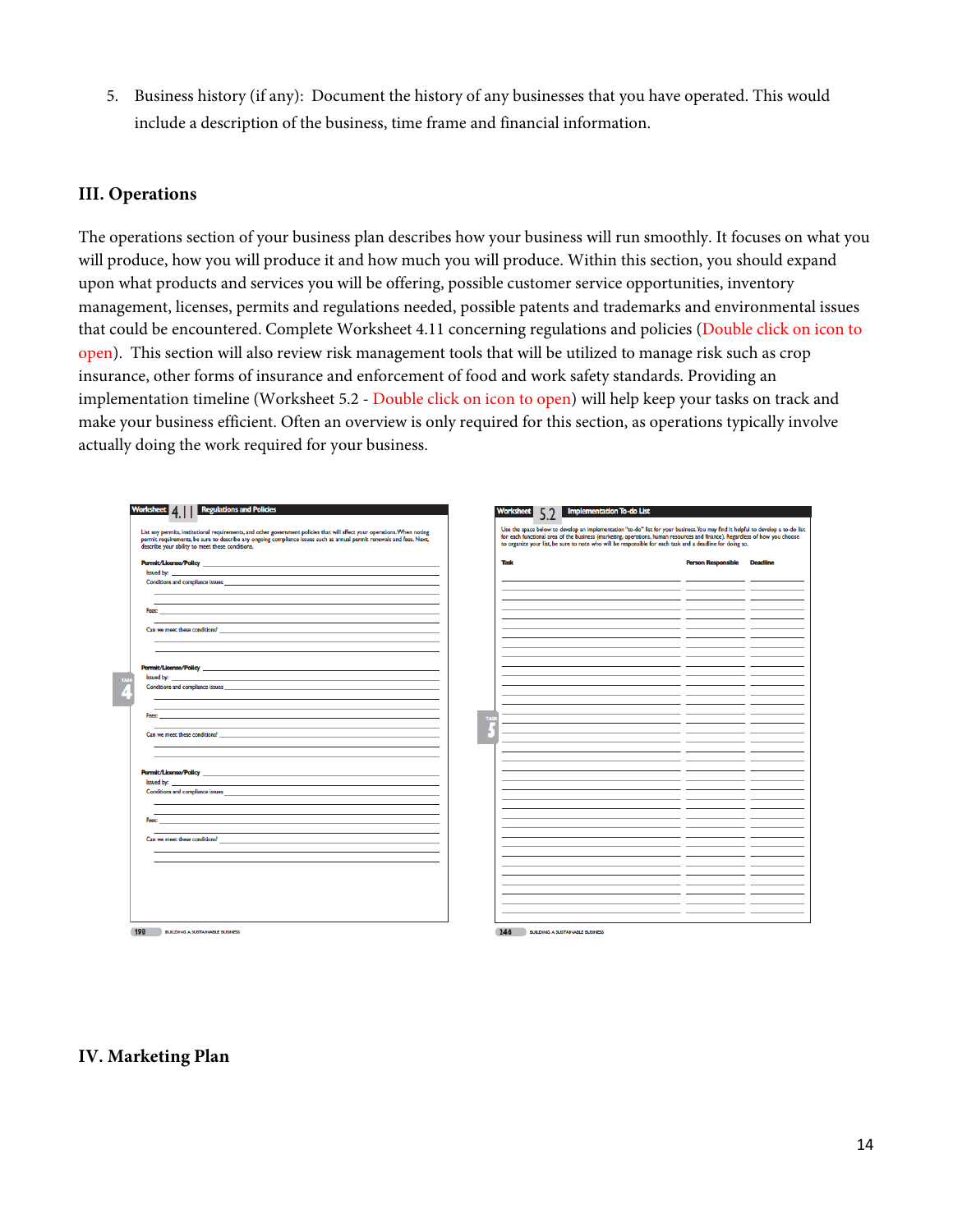The marketing plan consists of two main sections: the Market Analysis section and the Marketing and Sales Management section.

A key to establishing a successful business is acquiring information about the market in which you will be selling your product. Your market analysis should consist of information on the following:

• The consumers that make up your target market (Worksheet 4.1- Double click on icon to open)

|                                        |                          |      | Complete this Worksheet for each major product you plan to produce. Develop a profile of the customer(s) you intend to    |
|----------------------------------------|--------------------------|------|---------------------------------------------------------------------------------------------------------------------------|
|                                        |                          |      | target by market segment. Note the geographic, demographic, and psychographic characteristics of each segment. Be sure    |
| more than three major market segments. |                          |      | to describe your customers' needs and preferences and what they value. Use additional sheets of paper if this product has |
|                                        |                          |      |                                                                                                                           |
|                                        | <b>Product:</b> Product: |      |                                                                                                                           |
|                                        |                          |      |                                                                                                                           |
| <b>Customer Segment:  </b>             |                          |      | $3 - 1$                                                                                                                   |
|                                        |                          |      |                                                                                                                           |
|                                        |                          |      |                                                                                                                           |
| <b>Geographic</b>                      |                          | $ -$ | the company of the company                                                                                                |
|                                        |                          | - -  |                                                                                                                           |
|                                        |                          |      |                                                                                                                           |
|                                        |                          |      |                                                                                                                           |
|                                        |                          |      |                                                                                                                           |
|                                        |                          |      |                                                                                                                           |
|                                        |                          |      |                                                                                                                           |
|                                        |                          |      |                                                                                                                           |
| <b>Demographic</b>                     |                          |      |                                                                                                                           |
|                                        |                          |      |                                                                                                                           |
|                                        |                          |      | the company's company's com-                                                                                              |
|                                        |                          |      |                                                                                                                           |
|                                        |                          |      |                                                                                                                           |
|                                        |                          |      |                                                                                                                           |
|                                        |                          |      |                                                                                                                           |
|                                        |                          |      |                                                                                                                           |
| Psychographic                          |                          |      |                                                                                                                           |
|                                        |                          |      |                                                                                                                           |
|                                        |                          |      |                                                                                                                           |
|                                        |                          |      |                                                                                                                           |
|                                        |                          |      |                                                                                                                           |
|                                        |                          |      |                                                                                                                           |
|                                        |                          |      |                                                                                                                           |
|                                        |                          |      |                                                                                                                           |
|                                        |                          |      |                                                                                                                           |
| <b>Needs/Preferences</b>               |                          |      |                                                                                                                           |
|                                        |                          |      |                                                                                                                           |
|                                        |                          |      |                                                                                                                           |
|                                        |                          |      |                                                                                                                           |
|                                        |                          |      |                                                                                                                           |
|                                        |                          |      |                                                                                                                           |
|                                        |                          |      |                                                                                                                           |

• Sales potential (Worksheet 4.2- Double click on icon to open)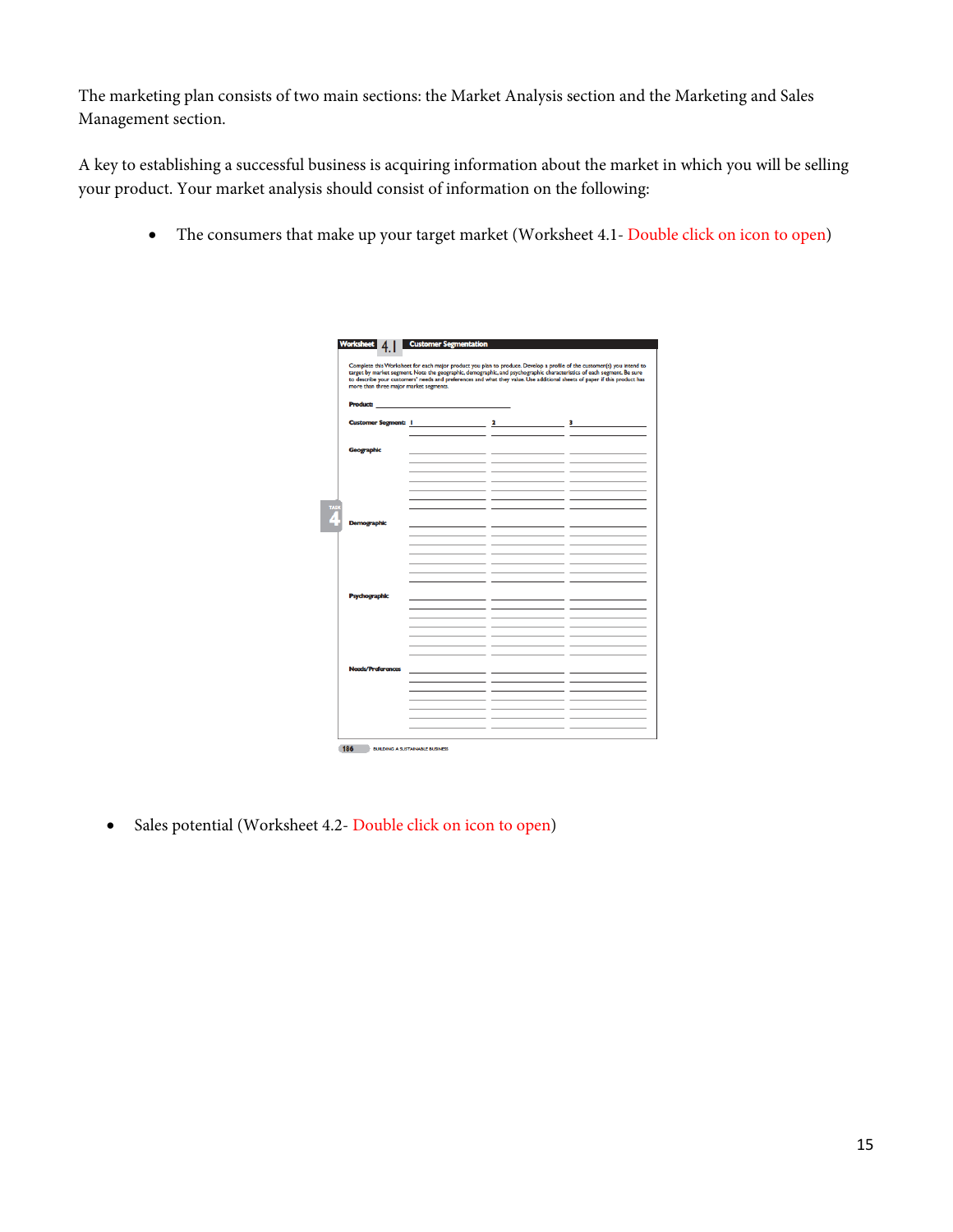| sumption, geographic location, and customer preferences to develop simple sales projections for each segment of your<br>market. Be sure to specify the timeframe (month, season, year) for each projection. You may want to calculate your poten-<br>tial sales volume for best and worst case scenarios-adjusting the estimated sales volume per customer and the potential<br>number of customers as market conditions may change. If you decide to look at more than three customer segments,<br>more than one sales season, or best and worst case sales projections, use additional paper or Worksheets to calculate and<br>record your business' potential sales volume. Finally, describe any assumptions upon which your sales estimates are based.<br>Be sure to list data sources (such as surveys, market reports, sourcebooks, etc.). |                                                                                                                                                                                                                                                                                                                                                                                                                      |  |
|---------------------------------------------------------------------------------------------------------------------------------------------------------------------------------------------------------------------------------------------------------------------------------------------------------------------------------------------------------------------------------------------------------------------------------------------------------------------------------------------------------------------------------------------------------------------------------------------------------------------------------------------------------------------------------------------------------------------------------------------------------------------------------------------------------------------------------------------------|----------------------------------------------------------------------------------------------------------------------------------------------------------------------------------------------------------------------------------------------------------------------------------------------------------------------------------------------------------------------------------------------------------------------|--|
|                                                                                                                                                                                                                                                                                                                                                                                                                                                                                                                                                                                                                                                                                                                                                                                                                                                   |                                                                                                                                                                                                                                                                                                                                                                                                                      |  |
|                                                                                                                                                                                                                                                                                                                                                                                                                                                                                                                                                                                                                                                                                                                                                                                                                                                   |                                                                                                                                                                                                                                                                                                                                                                                                                      |  |
|                                                                                                                                                                                                                                                                                                                                                                                                                                                                                                                                                                                                                                                                                                                                                                                                                                                   |                                                                                                                                                                                                                                                                                                                                                                                                                      |  |
|                                                                                                                                                                                                                                                                                                                                                                                                                                                                                                                                                                                                                                                                                                                                                                                                                                                   |                                                                                                                                                                                                                                                                                                                                                                                                                      |  |
|                                                                                                                                                                                                                                                                                                                                                                                                                                                                                                                                                                                                                                                                                                                                                                                                                                                   |                                                                                                                                                                                                                                                                                                                                                                                                                      |  |
| Time Frame: The Contract of the Contract of the Contract of the Contract of the Contract of the Contract of the Contract of the Contract of the Contract of the Contract of the Contract of the Contract of the Contract of th                                                                                                                                                                                                                                                                                                                                                                                                                                                                                                                                                                                                                    |                                                                                                                                                                                                                                                                                                                                                                                                                      |  |
| Customer Segment: 1 2 3 3                                                                                                                                                                                                                                                                                                                                                                                                                                                                                                                                                                                                                                                                                                                                                                                                                         |                                                                                                                                                                                                                                                                                                                                                                                                                      |  |
|                                                                                                                                                                                                                                                                                                                                                                                                                                                                                                                                                                                                                                                                                                                                                                                                                                                   |                                                                                                                                                                                                                                                                                                                                                                                                                      |  |
| <b>Potential number</b>                                                                                                                                                                                                                                                                                                                                                                                                                                                                                                                                                                                                                                                                                                                                                                                                                           |                                                                                                                                                                                                                                                                                                                                                                                                                      |  |
| of austomers:                                                                                                                                                                                                                                                                                                                                                                                                                                                                                                                                                                                                                                                                                                                                                                                                                                     |                                                                                                                                                                                                                                                                                                                                                                                                                      |  |
| <b>Estimated volume per</b>                                                                                                                                                                                                                                                                                                                                                                                                                                                                                                                                                                                                                                                                                                                                                                                                                       |                                                                                                                                                                                                                                                                                                                                                                                                                      |  |
| customer                                                                                                                                                                                                                                                                                                                                                                                                                                                                                                                                                                                                                                                                                                                                                                                                                                          | (b) $\qquad \qquad \qquad$ $\qquad \qquad$ $\qquad \qquad$ $\qquad \qquad$ $\qquad \qquad$ $\qquad \qquad$ $\qquad \qquad$ $\qquad \qquad$ $\qquad \qquad$ $\qquad \qquad$ $\qquad \qquad$ $\qquad \qquad$ $\qquad \qquad$ $\qquad \qquad$ $\qquad \qquad$ $\qquad \qquad$ $\qquad \qquad$ $\qquad \qquad$ $\qquad \qquad$ $\qquad \qquad$ $\qquad \qquad \qquad$ $\qquad \qquad \qquad \qquad \qquad \qquad \qquad$ |  |
| <b>Potential sales</b>                                                                                                                                                                                                                                                                                                                                                                                                                                                                                                                                                                                                                                                                                                                                                                                                                            |                                                                                                                                                                                                                                                                                                                                                                                                                      |  |
| volume                                                                                                                                                                                                                                                                                                                                                                                                                                                                                                                                                                                                                                                                                                                                                                                                                                            |                                                                                                                                                                                                                                                                                                                                                                                                                      |  |
|                                                                                                                                                                                                                                                                                                                                                                                                                                                                                                                                                                                                                                                                                                                                                                                                                                                   |                                                                                                                                                                                                                                                                                                                                                                                                                      |  |
| <b>Market Assumptions/Research Results</b>                                                                                                                                                                                                                                                                                                                                                                                                                                                                                                                                                                                                                                                                                                                                                                                                        |                                                                                                                                                                                                                                                                                                                                                                                                                      |  |
| Describe your marketing assumptions and research. Include information about general industry conditions, competition, and<br>future market potential for your product.                                                                                                                                                                                                                                                                                                                                                                                                                                                                                                                                                                                                                                                                            |                                                                                                                                                                                                                                                                                                                                                                                                                      |  |
|                                                                                                                                                                                                                                                                                                                                                                                                                                                                                                                                                                                                                                                                                                                                                                                                                                                   |                                                                                                                                                                                                                                                                                                                                                                                                                      |  |
|                                                                                                                                                                                                                                                                                                                                                                                                                                                                                                                                                                                                                                                                                                                                                                                                                                                   |                                                                                                                                                                                                                                                                                                                                                                                                                      |  |
|                                                                                                                                                                                                                                                                                                                                                                                                                                                                                                                                                                                                                                                                                                                                                                                                                                                   |                                                                                                                                                                                                                                                                                                                                                                                                                      |  |
|                                                                                                                                                                                                                                                                                                                                                                                                                                                                                                                                                                                                                                                                                                                                                                                                                                                   |                                                                                                                                                                                                                                                                                                                                                                                                                      |  |
|                                                                                                                                                                                                                                                                                                                                                                                                                                                                                                                                                                                                                                                                                                                                                                                                                                                   |                                                                                                                                                                                                                                                                                                                                                                                                                      |  |
|                                                                                                                                                                                                                                                                                                                                                                                                                                                                                                                                                                                                                                                                                                                                                                                                                                                   |                                                                                                                                                                                                                                                                                                                                                                                                                      |  |
|                                                                                                                                                                                                                                                                                                                                                                                                                                                                                                                                                                                                                                                                                                                                                                                                                                                   |                                                                                                                                                                                                                                                                                                                                                                                                                      |  |
|                                                                                                                                                                                                                                                                                                                                                                                                                                                                                                                                                                                                                                                                                                                                                                                                                                                   |                                                                                                                                                                                                                                                                                                                                                                                                                      |  |
|                                                                                                                                                                                                                                                                                                                                                                                                                                                                                                                                                                                                                                                                                                                                                                                                                                                   |                                                                                                                                                                                                                                                                                                                                                                                                                      |  |
|                                                                                                                                                                                                                                                                                                                                                                                                                                                                                                                                                                                                                                                                                                                                                                                                                                                   |                                                                                                                                                                                                                                                                                                                                                                                                                      |  |
|                                                                                                                                                                                                                                                                                                                                                                                                                                                                                                                                                                                                                                                                                                                                                                                                                                                   |                                                                                                                                                                                                                                                                                                                                                                                                                      |  |
|                                                                                                                                                                                                                                                                                                                                                                                                                                                                                                                                                                                                                                                                                                                                                                                                                                                   |                                                                                                                                                                                                                                                                                                                                                                                                                      |  |
|                                                                                                                                                                                                                                                                                                                                                                                                                                                                                                                                                                                                                                                                                                                                                                                                                                                   |                                                                                                                                                                                                                                                                                                                                                                                                                      |  |

• Promotion (Worksheet 4.7- Double click on icon to open)

|                            |  | Complete this Worksheet for each major product you plan to produce. Choose an advertising approach (product, image,<br>total) for each customer segment. Then use your information about customer needs and preferences (Worksheet 4.1) to                                                                                                                      |  |
|----------------------------|--|-----------------------------------------------------------------------------------------------------------------------------------------------------------------------------------------------------------------------------------------------------------------------------------------------------------------------------------------------------------------|--|
|                            |  | develop a promotional message for this product. Next, think about what advertising tools and delivery methods you can<br>use to communicate your message. Describe how often you intend to promote your product and communicate with<br>customers (timing and frequency). It may be helpful to use a calendar or blank sheet of paper to map out an advertising |  |
| for this product.          |  | plan that corresponds with slow demand periods or peak product availability. Finally, summarize your promotion strategy                                                                                                                                                                                                                                         |  |
| <b>Product:</b> Product:   |  |                                                                                                                                                                                                                                                                                                                                                                 |  |
|                            |  | Customer Segment: 1 and 2 and 2 and 3 and 3 and 3 and 3 and 3 and 3 and 3 and 4 and 4 and 4 and 4 and 4 and 4 and 4 and 4 and 4 and 4 and 4 and 4 and 4 and 4 and 4 and 4 and 4 and 4 and 4 and 4 and 4 and 4 and 4 and 4 and                                                                                                                                   |  |
| Approach (product,         |  |                                                                                                                                                                                                                                                                                                                                                                 |  |
| image, total):             |  |                                                                                                                                                                                                                                                                                                                                                                 |  |
| <b>Message:</b>            |  |                                                                                                                                                                                                                                                                                                                                                                 |  |
|                            |  |                                                                                                                                                                                                                                                                                                                                                                 |  |
| <b>Tools:</b>              |  |                                                                                                                                                                                                                                                                                                                                                                 |  |
|                            |  |                                                                                                                                                                                                                                                                                                                                                                 |  |
| <b>Delivery:</b>           |  |                                                                                                                                                                                                                                                                                                                                                                 |  |
|                            |  |                                                                                                                                                                                                                                                                                                                                                                 |  |
| <b>Timing/frequency:</b>   |  |                                                                                                                                                                                                                                                                                                                                                                 |  |
|                            |  |                                                                                                                                                                                                                                                                                                                                                                 |  |
|                            |  |                                                                                                                                                                                                                                                                                                                                                                 |  |
| <b>Promotion strategy:</b> |  |                                                                                                                                                                                                                                                                                                                                                                 |  |
|                            |  |                                                                                                                                                                                                                                                                                                                                                                 |  |
|                            |  |                                                                                                                                                                                                                                                                                                                                                                 |  |
|                            |  |                                                                                                                                                                                                                                                                                                                                                                 |  |
|                            |  |                                                                                                                                                                                                                                                                                                                                                                 |  |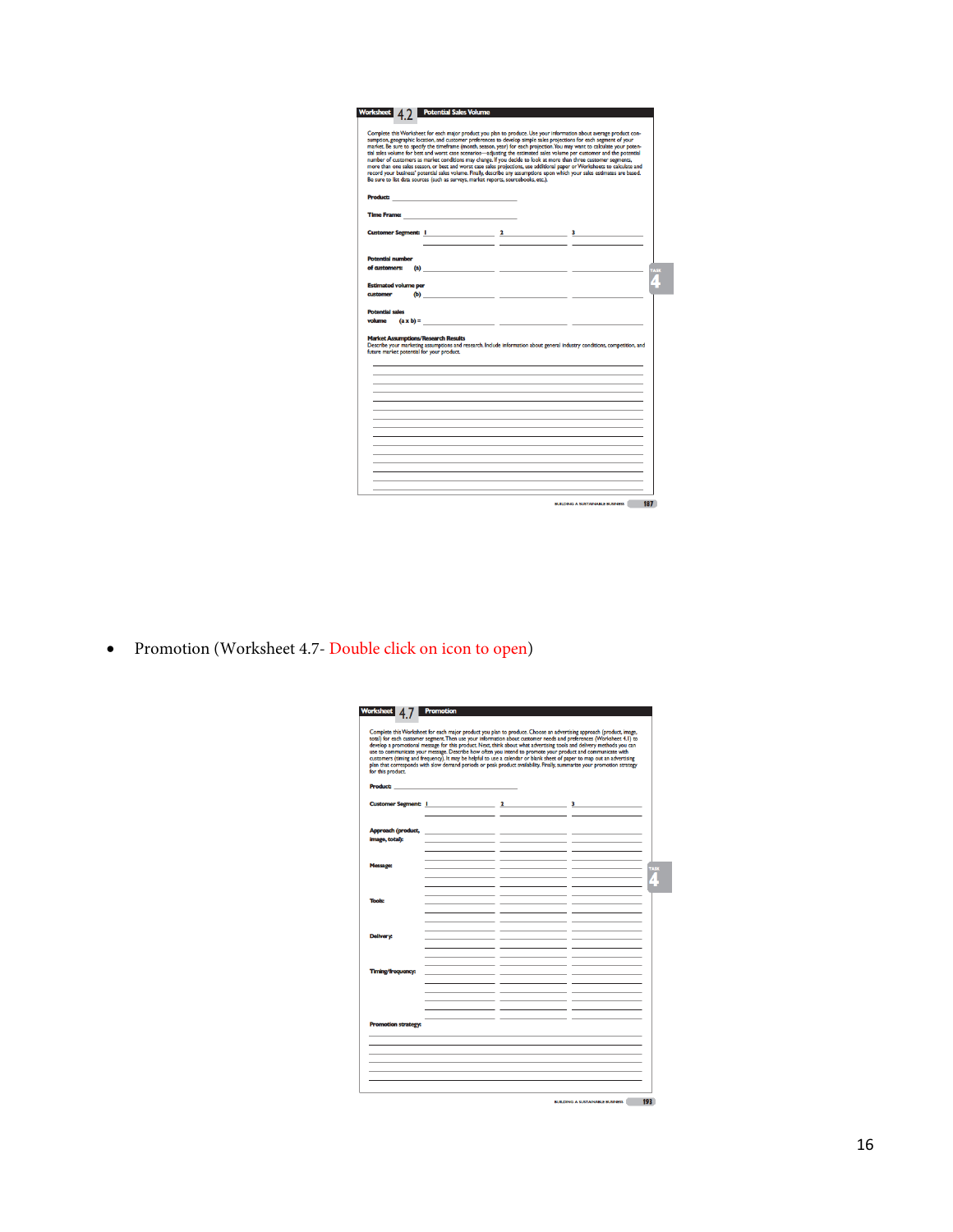### **Industry Description**

The industry description gives an overview and outlook of the industry you would be potentially entering. You would want to include its current size, historic growth rates, trends and characteristics and its interaction with the local community, namely businesses, governments and consumers. Researching information about your industry is important so that you can gain an understanding about the potential positives and negatives of your business.

# **Target Market**

Another important part of your business is identifying the people who will buy your products or use your services. It is simply the market or group of people that you want to target as potential customers. In the early stages of your business, it is important to make your target market a manageable size. Do not try to be everything to everybody, which could be the downfall of your business. Start out small and increase your target market as your business expands.

Part of the process of establishing a target market is gathering information from potential customers. Understanding some distinguishing characteristics of your customers can be helpful. You should discover the needs of your customers, the demographics of the target group, possible seasonal and cyclical tends in purchasing, and the size of your potential target market. Elaborating on how you will gain consumer trust and how you will reach your customers is also important. Advertising strategies might be needed for certain agricultural businesses.

### **Competitive Analysis**

Competitive analysis is when you identify your potential competition as well as determine their share of the market segment. You should also identify their strengths and weaknesses. When doing your research determine the competition's target market and establish whether your business will be fighting for their customers. Two other areas that should be included in your competitive analysis are possible barriers to entry and potential regulatory restrictions. Barriers to entry include high investment costs, the time it takes you to set up your business, technology that may be needed, and lack of a trained workforce. Regulatory restrictions include the requirements you will need to meet and how they can affect your business plans. For example, if you are planning on starting an organic vegetable farm, you must research the regulations that determine if you can call your vegetables "organic".

### **S.W.O.T. Analysis**

This analysis will help you to evaluate the strengths, weaknesses, opportunities and threats associated with your farm business. It is a tool that allows you to assess current business performance and to analyze options to meet the future challenges of the business.

| Strengths:  | These are generally considered internal to the business                |
|-------------|------------------------------------------------------------------------|
| Weaknesses: | These are generally considered internal to the business                |
|             | Opportunities: These are generally considered external to the business |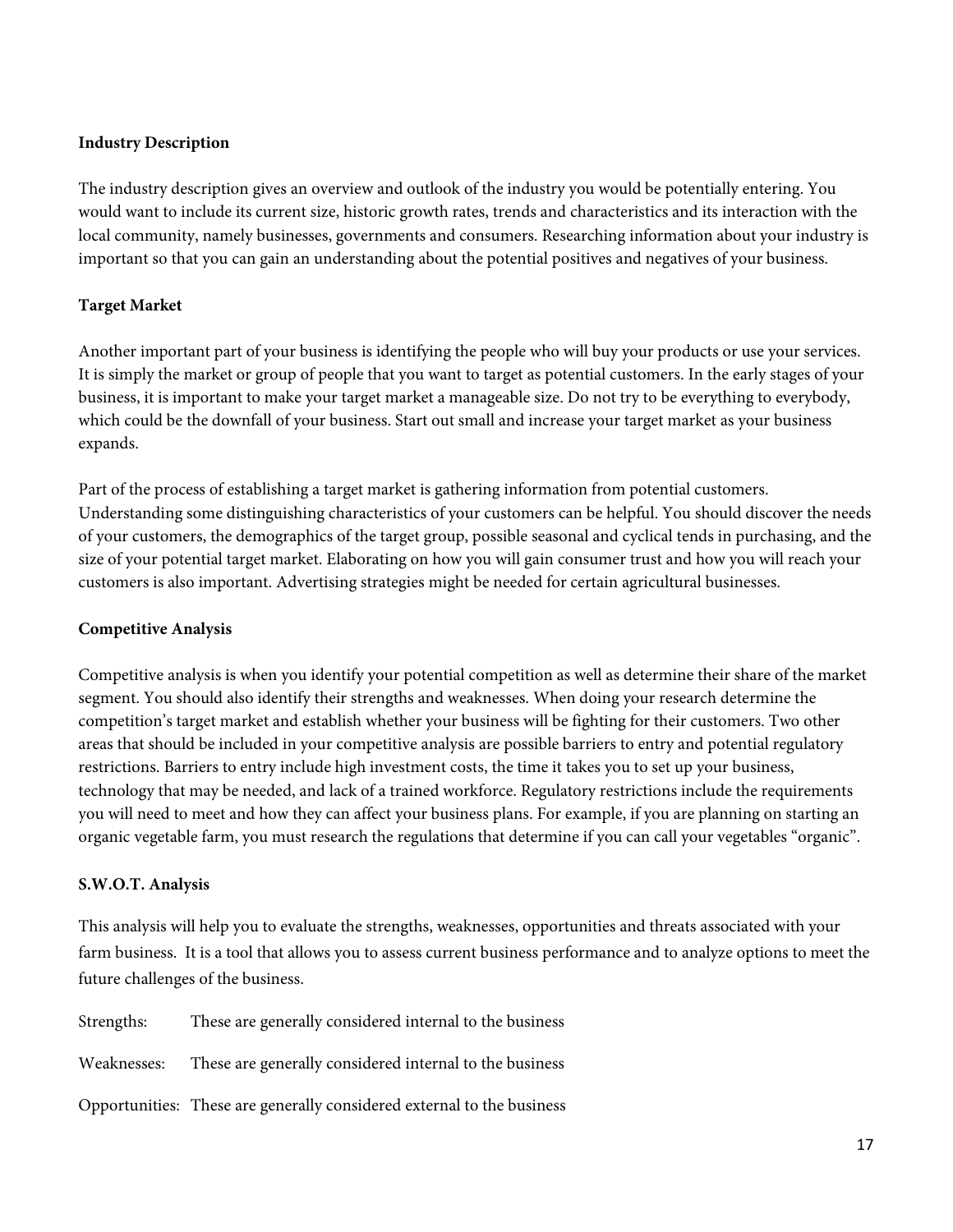Threats: These are generally considered external to the business

(Worksheet 2.18 - Double click on icon to open)

| Summarize the internal strengths and weaknesses and the external opportunities and threats for your business as it<br>exists today. Consider all aspects of your business-marketing, operations, human resources and finances-as well as<br>the links among these aspects. |                         |
|----------------------------------------------------------------------------------------------------------------------------------------------------------------------------------------------------------------------------------------------------------------------------|-------------------------|
| <b>Internal Factors</b>                                                                                                                                                                                                                                                    | <b>External Factors</b> |
| <b>Strengths:</b>                                                                                                                                                                                                                                                          |                         |
|                                                                                                                                                                                                                                                                            |                         |
|                                                                                                                                                                                                                                                                            |                         |
|                                                                                                                                                                                                                                                                            |                         |
|                                                                                                                                                                                                                                                                            |                         |
|                                                                                                                                                                                                                                                                            |                         |
|                                                                                                                                                                                                                                                                            |                         |
|                                                                                                                                                                                                                                                                            |                         |
|                                                                                                                                                                                                                                                                            |                         |
| <b>Opportunities:</b>                                                                                                                                                                                                                                                      |                         |
|                                                                                                                                                                                                                                                                            |                         |
|                                                                                                                                                                                                                                                                            |                         |
|                                                                                                                                                                                                                                                                            |                         |
|                                                                                                                                                                                                                                                                            |                         |
|                                                                                                                                                                                                                                                                            |                         |
|                                                                                                                                                                                                                                                                            |                         |
|                                                                                                                                                                                                                                                                            |                         |
| <b>Weaknesses:</b>                                                                                                                                                                                                                                                         |                         |
|                                                                                                                                                                                                                                                                            |                         |
|                                                                                                                                                                                                                                                                            |                         |
|                                                                                                                                                                                                                                                                            |                         |
|                                                                                                                                                                                                                                                                            |                         |
|                                                                                                                                                                                                                                                                            |                         |
|                                                                                                                                                                                                                                                                            |                         |
|                                                                                                                                                                                                                                                                            |                         |
|                                                                                                                                                                                                                                                                            |                         |
| <b>Threats:</b>                                                                                                                                                                                                                                                            |                         |
|                                                                                                                                                                                                                                                                            |                         |
|                                                                                                                                                                                                                                                                            |                         |
|                                                                                                                                                                                                                                                                            |                         |
|                                                                                                                                                                                                                                                                            |                         |
|                                                                                                                                                                                                                                                                            |                         |
|                                                                                                                                                                                                                                                                            |                         |
|                                                                                                                                                                                                                                                                            |                         |
|                                                                                                                                                                                                                                                                            |                         |

#### **V. Management**

Your business management strategy is arguably just as important as the need you will be fulfilling by providing your product or service. Without efficient management, the ability to produce a product or provide a service becomes considerably harder. In this section, you will want to outline your business structure. Simply describe what jobs need to be performed and who will perform them. If your business includes more than one owner, then you must include your partner's background as well as how you plan on splitting the managing tasks. As your business grows or if your business is big enough, an organizational chart with a description of the production and management responsibilities should also be included in this section.

- Provide business organization information
- Identify products and services
- Develop organizational chart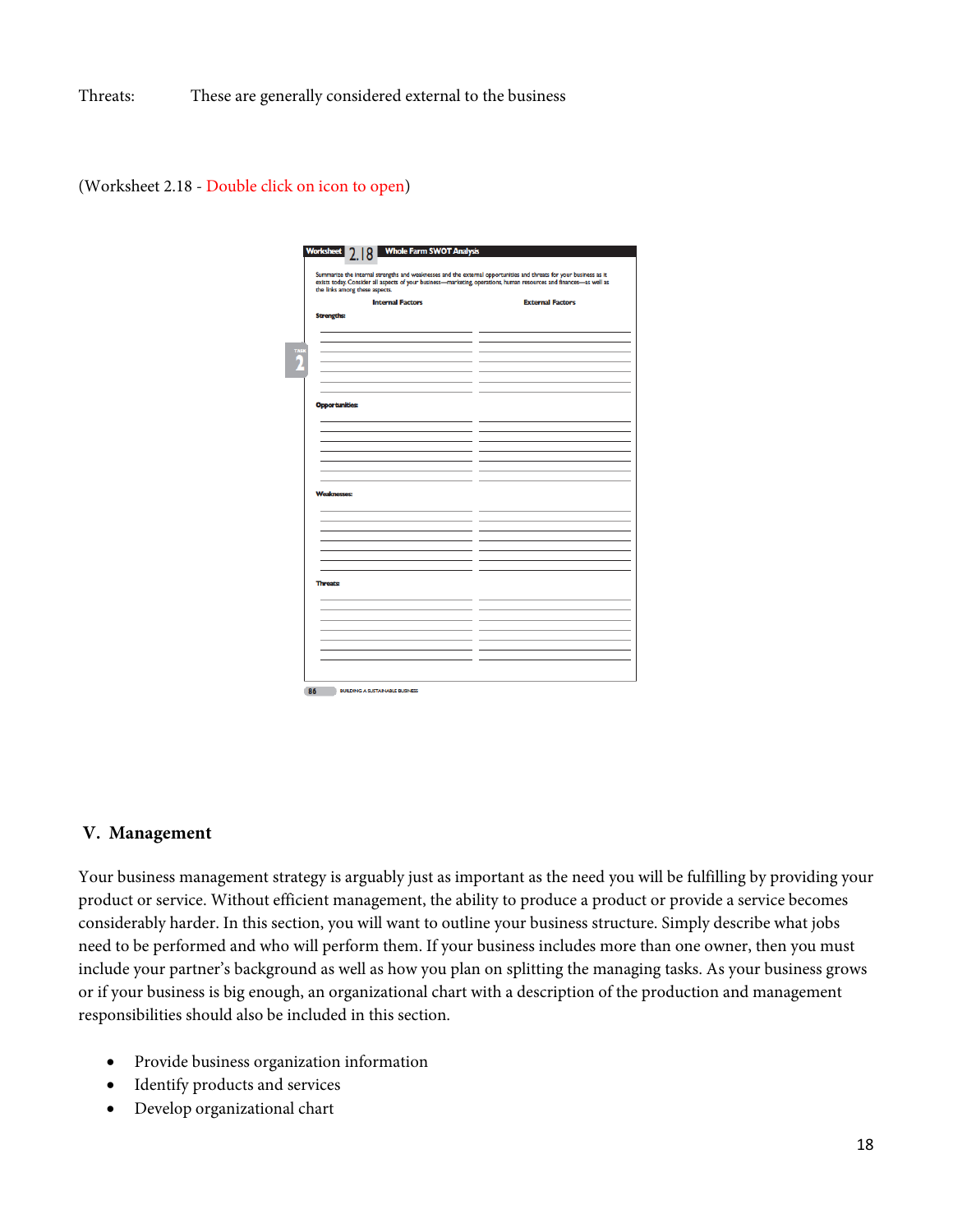- Provide job descriptions for all positions, including employee management systems regarding recruitment, salary structure, vacations, etc.
- Advisors hired or identified

Assessing Worker Abilities and Needs and Likely Changes in Our Human Resources Situation (Worksheet 2.9 and 2.10 - Double click on icon to open)

| <b>Assessing Worker Abilities and Needs</b><br><b>Worksheet</b><br>າ ໑                                                                                                                                                |
|-----------------------------------------------------------------------------------------------------------------------------------------------------------------------------------------------------------------------|
|                                                                                                                                                                                                                       |
| Use this worksheet to describe the experience, skills and goals of each member of your workforce. Then estimate your<br>average cost for this person and consider where this person ideally fits into your operation. |
|                                                                                                                                                                                                                       |
| <b>Name and Current Position:</b>                                                                                                                                                                                     |
| I. What is the person's background-experience and education?                                                                                                                                                          |
|                                                                                                                                                                                                                       |
|                                                                                                                                                                                                                       |
|                                                                                                                                                                                                                       |
|                                                                                                                                                                                                                       |
| 2. What particular abilities does this person have?                                                                                                                                                                   |
|                                                                                                                                                                                                                       |
|                                                                                                                                                                                                                       |
|                                                                                                                                                                                                                       |
| 3. What are this person's strengths and weaknesses?                                                                                                                                                                   |
|                                                                                                                                                                                                                       |
|                                                                                                                                                                                                                       |
|                                                                                                                                                                                                                       |
|                                                                                                                                                                                                                       |
| 4. What are the person's interests? What motivates them?                                                                                                                                                              |
|                                                                                                                                                                                                                       |
|                                                                                                                                                                                                                       |
|                                                                                                                                                                                                                       |
| 5. What are the person's own personal goals in life?                                                                                                                                                                  |
|                                                                                                                                                                                                                       |
|                                                                                                                                                                                                                       |
| 6. What are we currently paying this person (\$/hour)?                                                                                                                                                                |
|                                                                                                                                                                                                                       |
|                                                                                                                                                                                                                       |
| 7. Conclusion: Where might this person best fit in meeting our human resource needs?                                                                                                                                  |
|                                                                                                                                                                                                                       |
|                                                                                                                                                                                                                       |
|                                                                                                                                                                                                                       |
|                                                                                                                                                                                                                       |

Filling Workforce Needs (Worksheet 4.19 - Double click on icon to open)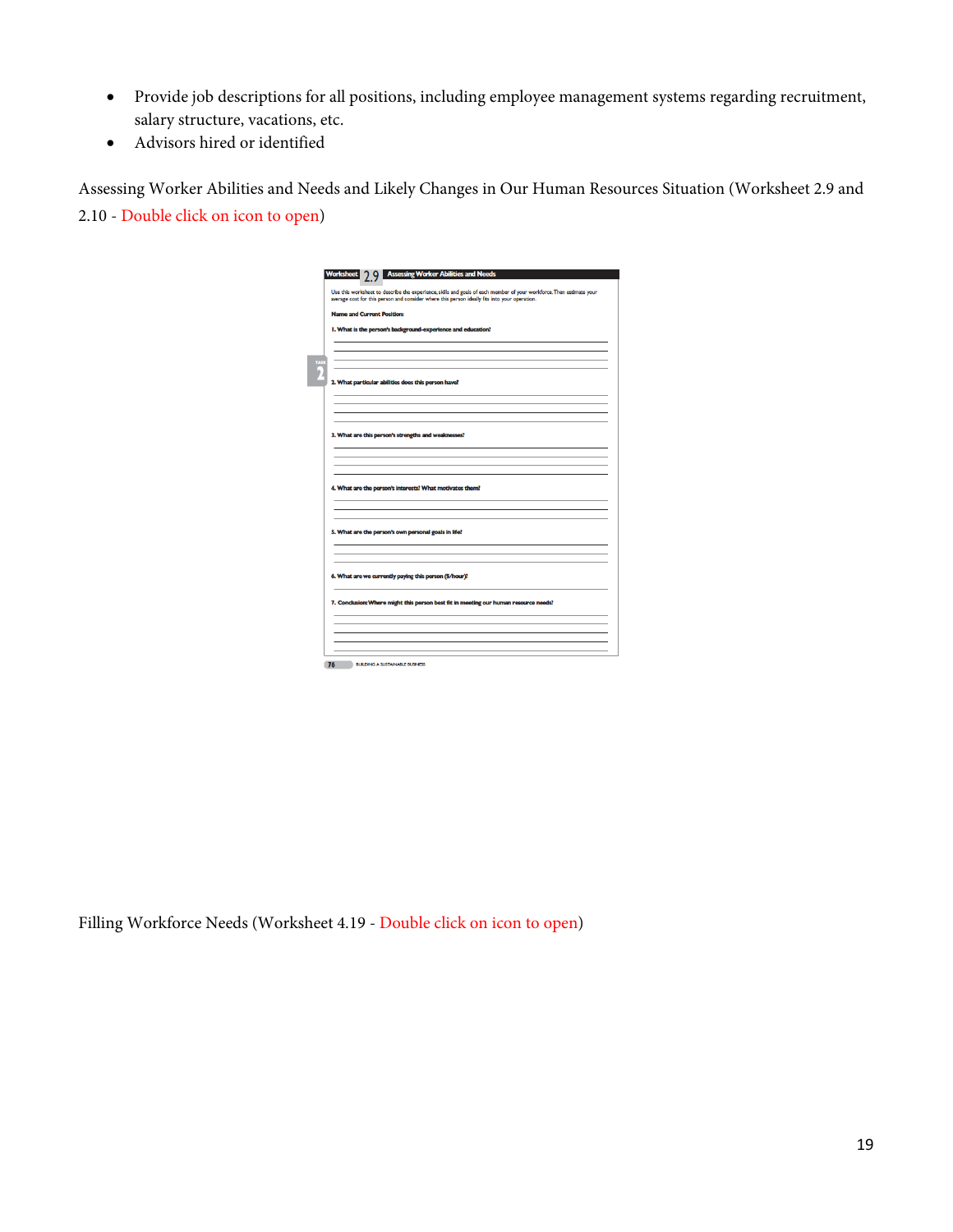|                      | equipment and machinery or through new business arrangements. | Use the space below to flesh out new position titles and task descriptions for each new enterprise or existing enterprise that is<br>short on labor. Next, if adding labor, describe the type of position that will be created-full-time or part-time, temporary or<br>permanent, seasonal or year-round-as well as the skills desired for each position. Lastly, describe your strategy for addressing<br>worldorce gaps and acquiring and training labor. Worldorce strategies may include: reassigning current labor; adding new labor<br>(family, employees, volunteers, interns); hiring out work to custom operators or consultants; or developing work trade arrange-<br>ments with neighbors or relatives. You might also consider reducing some of your labor needs through the use of additional |                             |
|----------------------|---------------------------------------------------------------|------------------------------------------------------------------------------------------------------------------------------------------------------------------------------------------------------------------------------------------------------------------------------------------------------------------------------------------------------------------------------------------------------------------------------------------------------------------------------------------------------------------------------------------------------------------------------------------------------------------------------------------------------------------------------------------------------------------------------------------------------------------------------------------------------------|-----------------------------|
| <b>Position/Task</b> | <b>Type of Position</b>                                       | <b>Skills/Experience Desired</b>                                                                                                                                                                                                                                                                                                                                                                                                                                                                                                                                                                                                                                                                                                                                                                           | <b>Acquisition Strategy</b> |
| (title)              | (full time/part time,<br>temporary/permanent)                 |                                                                                                                                                                                                                                                                                                                                                                                                                                                                                                                                                                                                                                                                                                                                                                                                            |                             |
|                      |                                                               |                                                                                                                                                                                                                                                                                                                                                                                                                                                                                                                                                                                                                                                                                                                                                                                                            |                             |
|                      |                                                               |                                                                                                                                                                                                                                                                                                                                                                                                                                                                                                                                                                                                                                                                                                                                                                                                            |                             |
|                      |                                                               |                                                                                                                                                                                                                                                                                                                                                                                                                                                                                                                                                                                                                                                                                                                                                                                                            |                             |
|                      |                                                               |                                                                                                                                                                                                                                                                                                                                                                                                                                                                                                                                                                                                                                                                                                                                                                                                            |                             |
|                      |                                                               |                                                                                                                                                                                                                                                                                                                                                                                                                                                                                                                                                                                                                                                                                                                                                                                                            |                             |
|                      |                                                               |                                                                                                                                                                                                                                                                                                                                                                                                                                                                                                                                                                                                                                                                                                                                                                                                            |                             |
|                      |                                                               |                                                                                                                                                                                                                                                                                                                                                                                                                                                                                                                                                                                                                                                                                                                                                                                                            |                             |
|                      |                                                               |                                                                                                                                                                                                                                                                                                                                                                                                                                                                                                                                                                                                                                                                                                                                                                                                            |                             |
|                      |                                                               |                                                                                                                                                                                                                                                                                                                                                                                                                                                                                                                                                                                                                                                                                                                                                                                                            |                             |
|                      |                                                               |                                                                                                                                                                                                                                                                                                                                                                                                                                                                                                                                                                                                                                                                                                                                                                                                            |                             |
|                      |                                                               |                                                                                                                                                                                                                                                                                                                                                                                                                                                                                                                                                                                                                                                                                                                                                                                                            |                             |
|                      |                                                               |                                                                                                                                                                                                                                                                                                                                                                                                                                                                                                                                                                                                                                                                                                                                                                                                            |                             |
|                      |                                                               |                                                                                                                                                                                                                                                                                                                                                                                                                                                                                                                                                                                                                                                                                                                                                                                                            |                             |
|                      |                                                               |                                                                                                                                                                                                                                                                                                                                                                                                                                                                                                                                                                                                                                                                                                                                                                                                            |                             |
|                      |                                                               |                                                                                                                                                                                                                                                                                                                                                                                                                                                                                                                                                                                                                                                                                                                                                                                                            |                             |
|                      |                                                               |                                                                                                                                                                                                                                                                                                                                                                                                                                                                                                                                                                                                                                                                                                                                                                                                            |                             |
|                      |                                                               |                                                                                                                                                                                                                                                                                                                                                                                                                                                                                                                                                                                                                                                                                                                                                                                                            |                             |
|                      |                                                               |                                                                                                                                                                                                                                                                                                                                                                                                                                                                                                                                                                                                                                                                                                                                                                                                            |                             |
|                      |                                                               |                                                                                                                                                                                                                                                                                                                                                                                                                                                                                                                                                                                                                                                                                                                                                                                                            |                             |
|                      |                                                               |                                                                                                                                                                                                                                                                                                                                                                                                                                                                                                                                                                                                                                                                                                                                                                                                            |                             |
|                      |                                                               |                                                                                                                                                                                                                                                                                                                                                                                                                                                                                                                                                                                                                                                                                                                                                                                                            |                             |
|                      |                                                               |                                                                                                                                                                                                                                                                                                                                                                                                                                                                                                                                                                                                                                                                                                                                                                                                            |                             |
|                      |                                                               |                                                                                                                                                                                                                                                                                                                                                                                                                                                                                                                                                                                                                                                                                                                                                                                                            |                             |
|                      |                                                               |                                                                                                                                                                                                                                                                                                                                                                                                                                                                                                                                                                                                                                                                                                                                                                                                            |                             |
|                      |                                                               |                                                                                                                                                                                                                                                                                                                                                                                                                                                                                                                                                                                                                                                                                                                                                                                                            |                             |
|                      |                                                               |                                                                                                                                                                                                                                                                                                                                                                                                                                                                                                                                                                                                                                                                                                                                                                                                            |                             |
|                      |                                                               |                                                                                                                                                                                                                                                                                                                                                                                                                                                                                                                                                                                                                                                                                                                                                                                                            |                             |
|                      |                                                               |                                                                                                                                                                                                                                                                                                                                                                                                                                                                                                                                                                                                                                                                                                                                                                                                            | <b>CONTINUED</b>            |

## **VI. Financials**

Good records are the foundation of a profitable business. Records are important to the financial health of your farm. Good records do not ensure your business will be successful; however, success is unlikely without them. Records are a good management tool. They are essential for preparing income tax returns; submitting to lenders to make loan decisions; for establishing eligibility to participate in government loan and grant programs; and for determining the proper level of insurance coverage.

- 1. Every business must file tax and information returns with local, state and federal authorities. Organized, accurate records make this easier and save taxes, fines and penalties.
- 2. Well-maintained financial and production records help the owner control and manage the business. Good records are the foundation of a profitable business.
- **3.** Records are necessary to secure loans, acquire insurance and apply for other financial incentive programs.
- 4. Records allow producers to conduct a production risk analysis.

Also, keep in mind that whether the owner operates the business as a sole proprietorship, a partnership, a limited liability company, or a corporation, the same rule applies. Keep personal finances separate from business finances. Never mingle personal and business funds in the same bank account. Mixing business and personal finances makes control and measurement of the business difficult.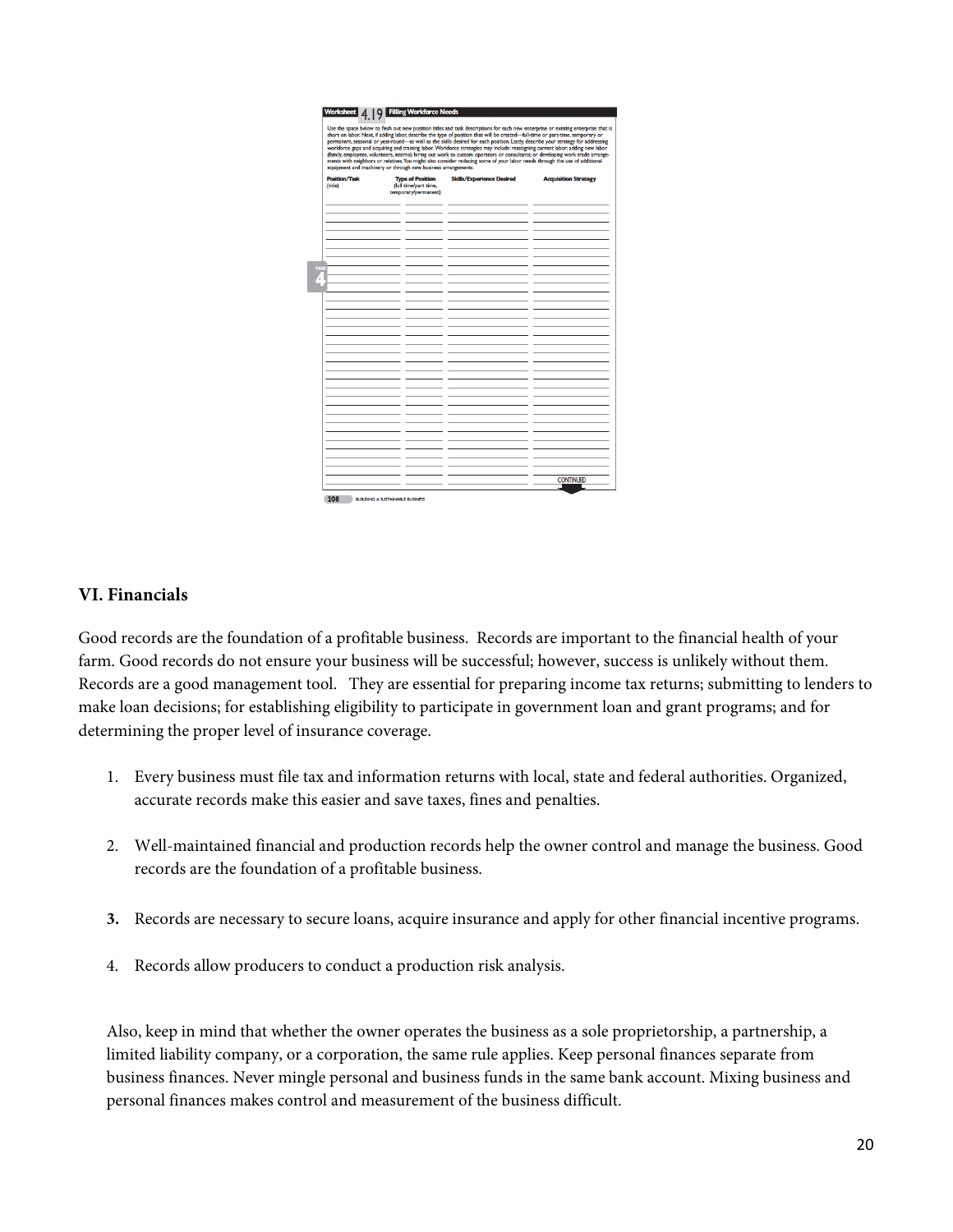# **Accounting Methods**

## **Cash Method**

Most small agricultural businesses can operate for tax purposes on a cash basis. Income is reported when received and expenses are deductible when paid.

### **Accrual Method**

The accrual method of accounting is an alternative to the cash method of accounting. With the accrual method, you record income and expense activities when they occur, not when money is received or spent. The accrual method of accounting lends itself to more useful farm management analysis because revenue and expenses are recorded in the same time period. To employ the accrual method, resources must be inventoried regularly with adjustments made for changes in accounts payable, accounts receivable along with inventories and pre-paid expenses. If you prepare a balance sheet at the end of each year, then you can create an accrual income statement each year as well. A cash income statement becomes an accrual income statement after adjustments are made based on the beginning and ending balance sheets.

### **Creating and Maintaining an Accounting System**

An accounting system is simply a term for farm records. But if users think of an accounting system, they are more apt to think about the total data needed to create the necessary reports and analyze them to determine what is happening in the business. While this could be quite complex, users should think about four types of data needed for the farm business accounting system:

- 1. Daily cash farm receipts and expenses, including loans and payments.
- 2. Capital purchases and sales.
- 3. Depreciation records.
- 4. Annual inventory at end of the business year.

In a farm business some basic reports are needed. The key ones are:

- Transaction Journal (all cash flowing into and out of the business) and general ledger
- Depreciation schedule (for all depreciable assets)

• Employee reports: Paychecks, withholdings, payments of employment tax, W-2, I-9, new hire reports, workers compensation and other reports

- Balance Sheet
- Income Statement
- Cash Flow Statement
- Production/Inventory log
- Pest Management log
- Processing log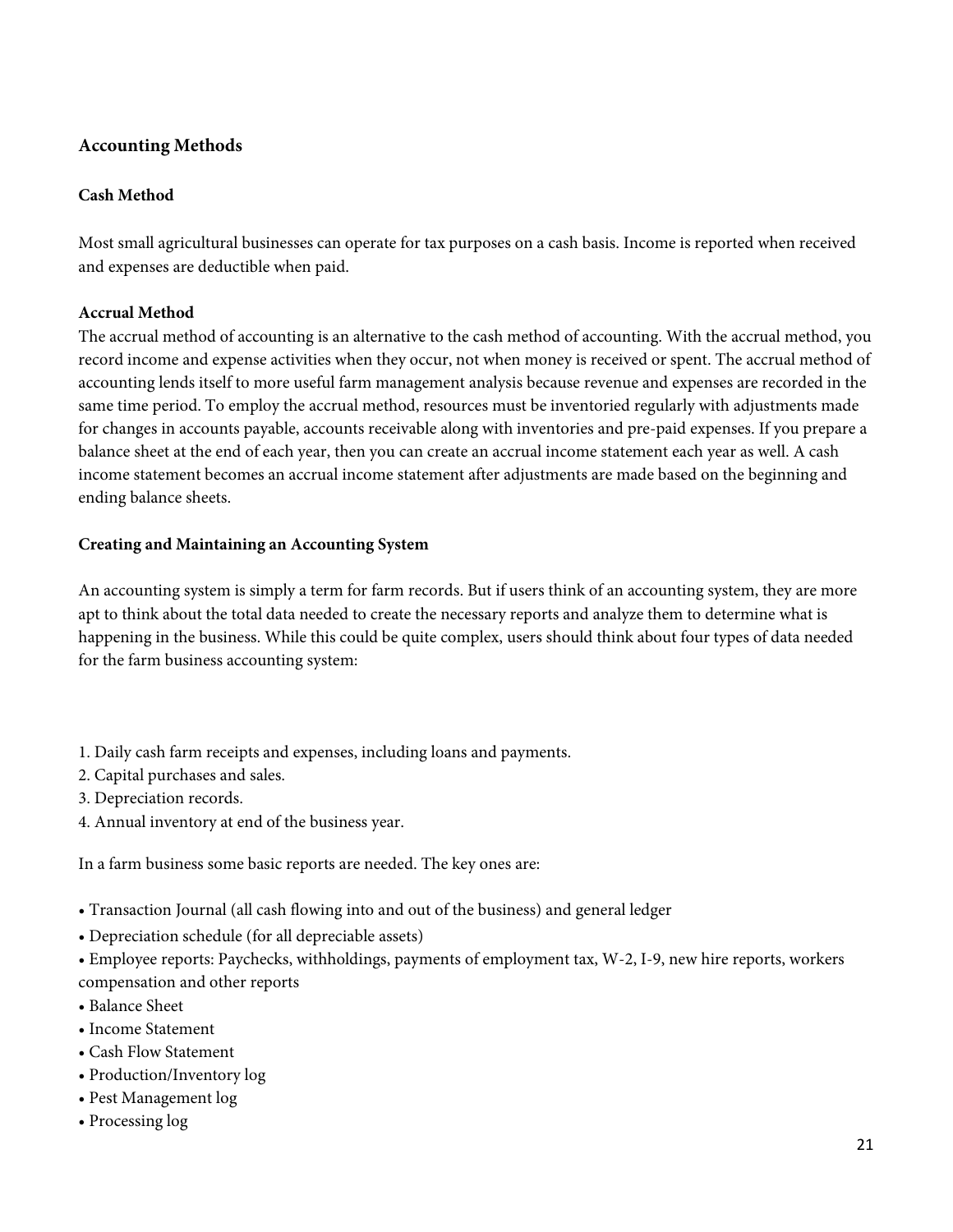The following backup information should also be maintained:

- For receipts:
	- 1. Cash register tapes
	- 2. Bank deposit slips
	- 3. Receipt books
	- 4. Invoices
	- 5. Credit charge slips
	- 6. Forms 1099-misc.
- For expenses:
	- 1. Canceled checks
	- 2. Cash register tapes
	- 3. Account statements
	- 4. Credit card sales slips
	- 5. Invoices
	- 6. Petty cash slips

### **Framework for Financial Analysis**

To report how the farm business is doing requires at least three financial statements: the Balance Sheet, the Income Statement, and Cash Flow Statement. All statements should relate to the same time period, the business year.

### **Income Statement**

The income statement shows what the business earned during the business year. This can be on a cash basis or on an accrual basis. An accrual income statement will reflect what the farm actually earned during the year taking into account accrual adjustments. To develop one you must have detailed balance sheets from the beginning and end of each year.

### **Balance Sheet**

The balance sheet shows what you own and its value and what you owe as of a point in time. The difference is net worth at the end of the business year. The balance sheet is helpful in acquiring funds, measuring financial progress, considering risk and valuing ownership. The balance sheet must be based upon an inventory taken at the end of the business year. Counting assets is relatively easy. Valuing assets, however, is more difficult. Assets are generally valued at their fair market value (FMV) which is generally the net market price for which they could be sold. They could be valued at their original cost minus depreciation (book value). Generally, most assets on a business financial statement for lending purposes are valued at FMV. However you decide to value a resource, you should be consistent from year to year. Liabilities are easier than assets to value. A listing of debts to banks and other creditors usually is sufficient. The only difficulty is adjusting for accrued interest. For example, if your annual land payment is due in August and you take inventory of your resources on December 31, then an adjustment must be made concerning the amount of interest that has accrued since the last payment.

### **Cash Flow Statement (historical and projected)**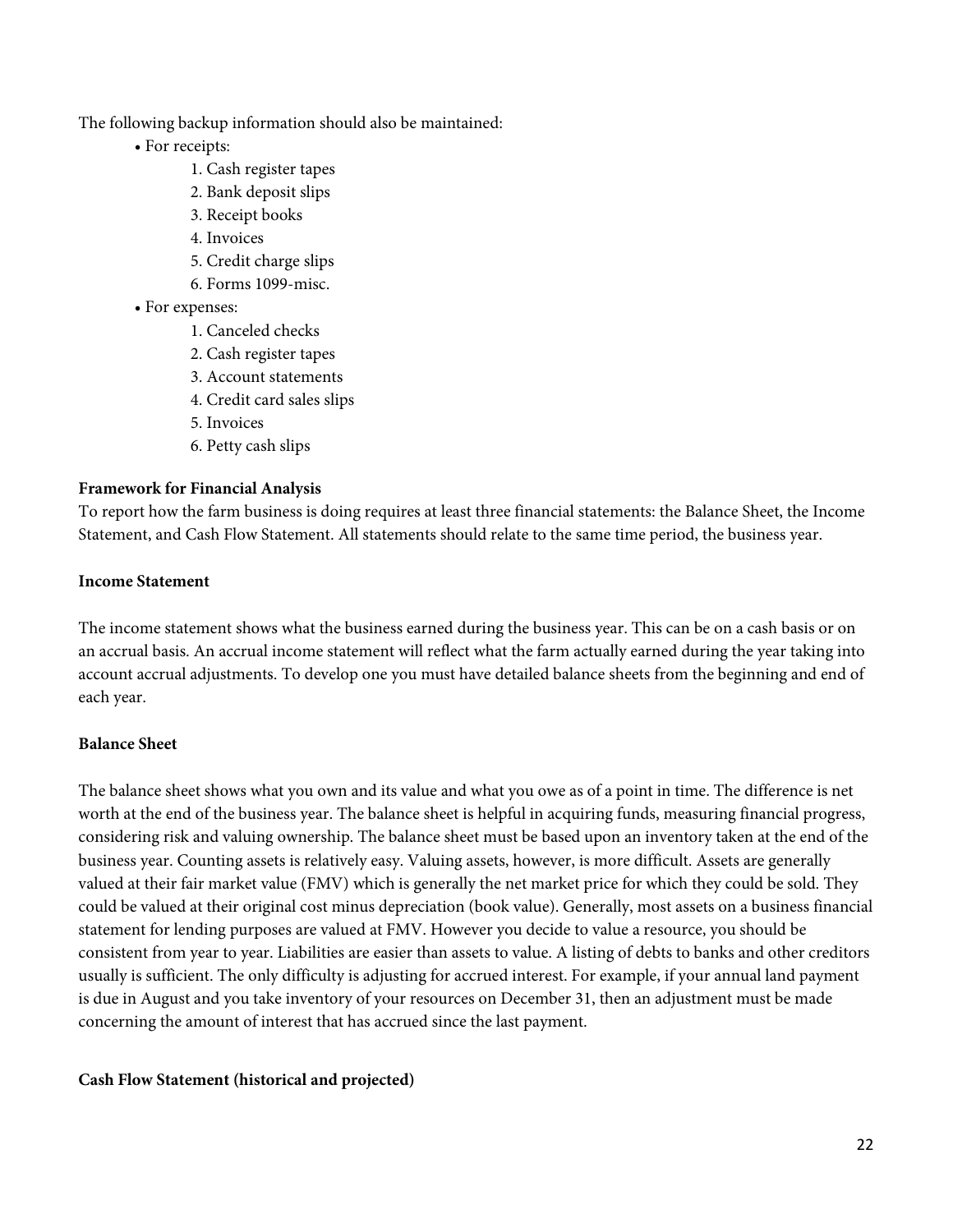Many start-up businesses generally have expenses right away but income does not start for some time. A projected cash flow statement simply lists all sources of cash and all uses of cash over a period of time. Remember, an income statement lists only business income less business expenses. This period of time could be completed weekly, monthly or annually. The point is that the business cannot run out of money or it is out of business. Remember, a cash flow statement takes into account money borrowed, principle payments and any other sources and uses of cash. An historical cash flow statement lists cash flow over a period of time in the past. The balance sheet, income statement, and cash flow statement are important financial documents. Some businesses may require other financial documents. For example, budgets, a tool that can used to analyze the business using historical and/or projected financial information, can be very helpful.

This website provides excellent fillable excel spreadsheets to complete your income, cash flow and balance sheet statements: The Carrot Project:

[http://www.thecarrotproject.org/farmer\\_resources/business\\_and\\_financial\\_planning](http://www.thecarrotproject.org/farmer_resources/business_and_financial_planning)

Annual Operating Expenses for the Whole Farm (Worksheet 4.30 and 4.31 - Double click on icon to open)

| Using your current tax records (if applicable), estimate total variable and fixed expenses for your base plan-for your business<br>as is. Then, list annual operating expenses for each major whole-farm strategy alternative that you are considering. Be sure to<br>calculate and include (1) annual ownership costs of machinery, equipment, and buildings (depreciation, interest, repairs, taxes<br>and insurance); and (2) start-up costs as either one-time cash expenses or as part of annual debt or lease payments (it<br>depends on how you decide to finance these costs). Try to break all of your annual whole farm expenses up into variable- and<br>fixed-expense categories. |                  |                        |                        |
|-----------------------------------------------------------------------------------------------------------------------------------------------------------------------------------------------------------------------------------------------------------------------------------------------------------------------------------------------------------------------------------------------------------------------------------------------------------------------------------------------------------------------------------------------------------------------------------------------------------------------------------------------------------------------------------------------|------------------|------------------------|------------------------|
| <b>Direct Expenses</b>                                                                                                                                                                                                                                                                                                                                                                                                                                                                                                                                                                                                                                                                        | <b>Base Plan</b> | <b>Alternative One</b> | <b>Alternative Two</b> |
| Marketing                                                                                                                                                                                                                                                                                                                                                                                                                                                                                                                                                                                                                                                                                     |                  |                        |                        |
| Seed                                                                                                                                                                                                                                                                                                                                                                                                                                                                                                                                                                                                                                                                                          |                  |                        |                        |
| Fertilizer                                                                                                                                                                                                                                                                                                                                                                                                                                                                                                                                                                                                                                                                                    |                  |                        |                        |
| <b>Chemirals</b>                                                                                                                                                                                                                                                                                                                                                                                                                                                                                                                                                                                                                                                                              |                  |                        |                        |
| Crop insurance                                                                                                                                                                                                                                                                                                                                                                                                                                                                                                                                                                                                                                                                                |                  |                        |                        |
| Other direct crop expenses                                                                                                                                                                                                                                                                                                                                                                                                                                                                                                                                                                                                                                                                    |                  |                        |                        |
| <b>Feeder livestock purchases</b>                                                                                                                                                                                                                                                                                                                                                                                                                                                                                                                                                                                                                                                             |                  |                        |                        |
| Feed and forages                                                                                                                                                                                                                                                                                                                                                                                                                                                                                                                                                                                                                                                                              |                  |                        |                        |
| <b>Breeding fees</b>                                                                                                                                                                                                                                                                                                                                                                                                                                                                                                                                                                                                                                                                          |                  |                        |                        |
| <b>Veterinary</b>                                                                                                                                                                                                                                                                                                                                                                                                                                                                                                                                                                                                                                                                             |                  |                        |                        |
| <b>Livestock supplies</b>                                                                                                                                                                                                                                                                                                                                                                                                                                                                                                                                                                                                                                                                     |                  |                        |                        |
| Other direct livestock expenses                                                                                                                                                                                                                                                                                                                                                                                                                                                                                                                                                                                                                                                               |                  |                        |                        |
| Custom hire                                                                                                                                                                                                                                                                                                                                                                                                                                                                                                                                                                                                                                                                                   |                  |                        |                        |
| Fuel and oil                                                                                                                                                                                                                                                                                                                                                                                                                                                                                                                                                                                                                                                                                  |                  |                        |                        |
| Repairs and maintenance                                                                                                                                                                                                                                                                                                                                                                                                                                                                                                                                                                                                                                                                       |                  |                        |                        |
| <b>Storage</b>                                                                                                                                                                                                                                                                                                                                                                                                                                                                                                                                                                                                                                                                                |                  |                        |                        |
| Processing                                                                                                                                                                                                                                                                                                                                                                                                                                                                                                                                                                                                                                                                                    |                  |                        |                        |
| Dues and professional fees                                                                                                                                                                                                                                                                                                                                                                                                                                                                                                                                                                                                                                                                    |                  |                        |                        |
| Interest on operating loan                                                                                                                                                                                                                                                                                                                                                                                                                                                                                                                                                                                                                                                                    |                  |                        |                        |
| Sales taxes                                                                                                                                                                                                                                                                                                                                                                                                                                                                                                                                                                                                                                                                                   |                  |                        |                        |
| Other operating expenses                                                                                                                                                                                                                                                                                                                                                                                                                                                                                                                                                                                                                                                                      |                  |                        |                        |
| Total variable costs                                                                                                                                                                                                                                                                                                                                                                                                                                                                                                                                                                                                                                                                          |                  |                        |                        |
|                                                                                                                                                                                                                                                                                                                                                                                                                                                                                                                                                                                                                                                                                               |                  |                        |                        |
| <b>Overhead Expenses</b>                                                                                                                                                                                                                                                                                                                                                                                                                                                                                                                                                                                                                                                                      |                  |                        |                        |
| Utilities                                                                                                                                                                                                                                                                                                                                                                                                                                                                                                                                                                                                                                                                                     |                  |                        |                        |
| Rent                                                                                                                                                                                                                                                                                                                                                                                                                                                                                                                                                                                                                                                                                          |                  |                        |                        |
| <b>Hired labor</b>                                                                                                                                                                                                                                                                                                                                                                                                                                                                                                                                                                                                                                                                            |                  |                        |                        |
| Depreciation                                                                                                                                                                                                                                                                                                                                                                                                                                                                                                                                                                                                                                                                                  |                  |                        |                        |
| Farm insurance                                                                                                                                                                                                                                                                                                                                                                                                                                                                                                                                                                                                                                                                                |                  |                        |                        |
| Repairs and maintenance                                                                                                                                                                                                                                                                                                                                                                                                                                                                                                                                                                                                                                                                       |                  |                        |                        |
| <b>Taxes</b>                                                                                                                                                                                                                                                                                                                                                                                                                                                                                                                                                                                                                                                                                  |                  |                        |                        |
| Interest on intermediate debt                                                                                                                                                                                                                                                                                                                                                                                                                                                                                                                                                                                                                                                                 |                  |                        |                        |
|                                                                                                                                                                                                                                                                                                                                                                                                                                                                                                                                                                                                                                                                                               |                  |                        |                        |
| Interest on long-term debt<br>Other fixed costs                                                                                                                                                                                                                                                                                                                                                                                                                                                                                                                                                                                                                                               |                  |                        |                        |
|                                                                                                                                                                                                                                                                                                                                                                                                                                                                                                                                                                                                                                                                                               |                  |                        |                        |

220 BUILDING A SUSTAINABLE BUSINESS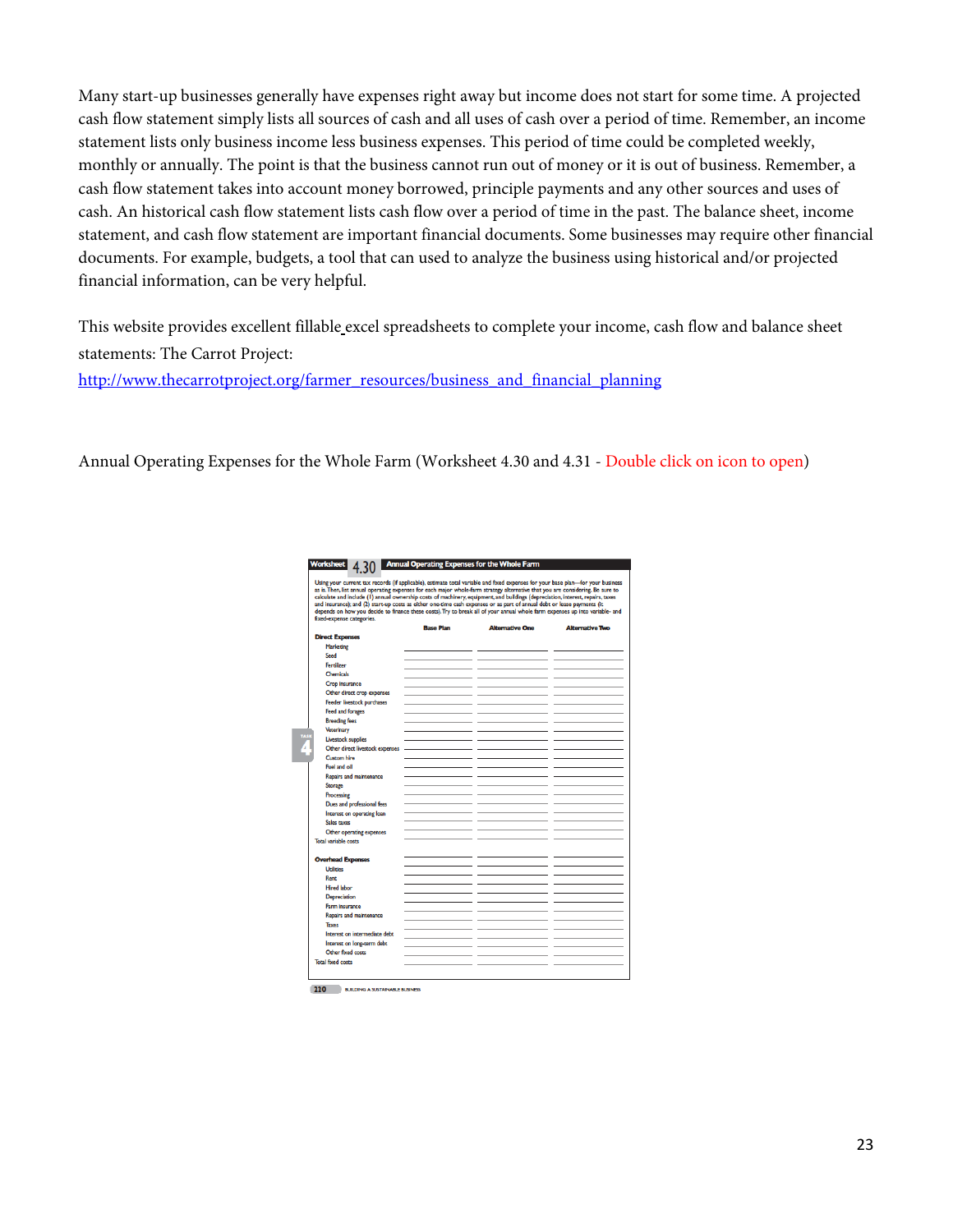Estimating Family Living Expenses and Income Needs (Worksheet 2.11- Double click on icon to open)

| from the farm business.                          |             | Use this worksheet as a guide for estimating your annual family living expenses and necessary income contribution |
|--------------------------------------------------|-------------|-------------------------------------------------------------------------------------------------------------------|
| Family Living Expenses (\$/year)                 |             |                                                                                                                   |
| Food and meals                                   |             |                                                                                                                   |
| Medical care and health insurance                |             |                                                                                                                   |
| <b>Cash donations</b>                            |             |                                                                                                                   |
| <b>Household supplies</b>                        |             |                                                                                                                   |
| Clothing                                         |             |                                                                                                                   |
| Personal care                                    |             |                                                                                                                   |
| Child / dependent care                           |             |                                                                                                                   |
| Gifts                                            |             |                                                                                                                   |
| <b>Education</b>                                 |             |                                                                                                                   |
| Recreation                                       |             |                                                                                                                   |
| Utilities (household share)                      |             |                                                                                                                   |
| Nonfarm vehicle operating expense                |             |                                                                                                                   |
| Household real estate taxes                      |             |                                                                                                                   |
| Dwelling rent                                    |             |                                                                                                                   |
| <b>Household repairs</b>                         |             |                                                                                                                   |
| Nonfarm interest                                 |             |                                                                                                                   |
| Life insurance payments                          |             |                                                                                                                   |
| Other                                            |             |                                                                                                                   |
| <b>Total cash family living expense</b>          |             |                                                                                                                   |
| Family living from the farm                      |             |                                                                                                                   |
| <b>Total family living expenses</b>              | (a)         |                                                                                                                   |
| <b>Other Nonfarm Expenditures</b>                |             |                                                                                                                   |
| Income taxes                                     |             |                                                                                                                   |
| Furnishings & appliances                         |             |                                                                                                                   |
| Nonfarm vehicle purchases                        |             |                                                                                                                   |
| Nonfarm real estate purchases                    |             |                                                                                                                   |
| Other nonfarm capital purchases                  |             |                                                                                                                   |
| Nonfarm savings & investments                    |             |                                                                                                                   |
| <b>Total other nonfarm expenditures</b>          | (b)         |                                                                                                                   |
|                                                  |             |                                                                                                                   |
| Total cash family living investment &            |             |                                                                                                                   |
| nonfarm capital purchases $(c) = (a + b)$        |             |                                                                                                                   |
|                                                  |             |                                                                                                                   |
| <b>Nonfarm income</b>                            | (d)         |                                                                                                                   |
| <b>Necessary contribution from farm business</b> |             |                                                                                                                   |
| (net farm income)                                | $(c) - (d)$ |                                                                                                                   |

Prioritizing Goals (Worksheet 3.5- Double click on icon to open)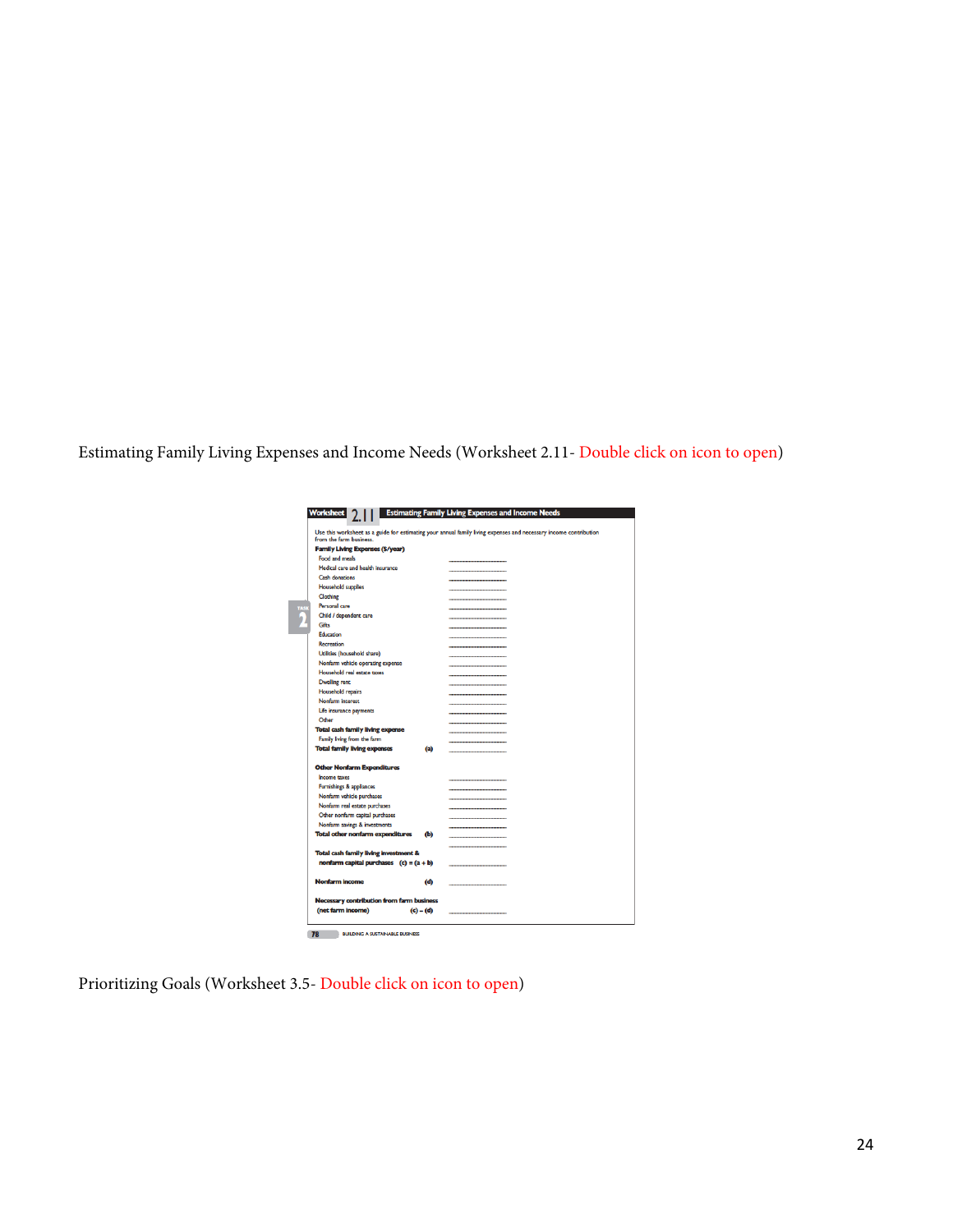| Worksheet           |                                          | <b>Prioritizing Goals</b>                         |                                                                                                                                                                                                                                                        |  |  |     |
|---------------------|------------------------------------------|---------------------------------------------------|--------------------------------------------------------------------------------------------------------------------------------------------------------------------------------------------------------------------------------------------------------|--|--|-----|
|                     |                                          |                                                   |                                                                                                                                                                                                                                                        |  |  |     |
|                     |                                          | discussions and planning in the chapters to come. | Use the questions below to prioritize goals for your family and business. Remember high priority goals need not receive<br>all of your attention and resources; priorities are not permanent. Simply use this worksheet as a starting point for family |  |  |     |
|                     |                                          |                                                   | (A) Which goals are most important for family well-being and for business success?                                                                                                                                                                     |  |  |     |
|                     |                                          |                                                   |                                                                                                                                                                                                                                                        |  |  |     |
|                     |                                          |                                                   |                                                                                                                                                                                                                                                        |  |  |     |
|                     |                                          |                                                   |                                                                                                                                                                                                                                                        |  |  |     |
|                     |                                          |                                                   | (B) Which short-term goals, if attained, would help you achieve long-term goals?                                                                                                                                                                       |  |  |     |
|                     |                                          |                                                   |                                                                                                                                                                                                                                                        |  |  | राज |
|                     |                                          |                                                   |                                                                                                                                                                                                                                                        |  |  |     |
|                     |                                          |                                                   |                                                                                                                                                                                                                                                        |  |  |     |
|                     |                                          |                                                   | (C) Which short-term goals conflict with or impede your long-term goals?                                                                                                                                                                               |  |  |     |
|                     |                                          |                                                   |                                                                                                                                                                                                                                                        |  |  |     |
|                     |                                          |                                                   |                                                                                                                                                                                                                                                        |  |  |     |
|                     |                                          |                                                   |                                                                                                                                                                                                                                                        |  |  |     |
|                     |                                          |                                                   |                                                                                                                                                                                                                                                        |  |  |     |
|                     | from reaching other goals?               |                                                   | (D) Which goals are so important that they should be attained even if it prevents you                                                                                                                                                                  |  |  |     |
|                     |                                          |                                                   |                                                                                                                                                                                                                                                        |  |  |     |
|                     |                                          |                                                   |                                                                                                                                                                                                                                                        |  |  |     |
|                     |                                          |                                                   |                                                                                                                                                                                                                                                        |  |  |     |
|                     |                                          | (E) List your top five goals by priority.         |                                                                                                                                                                                                                                                        |  |  |     |
|                     | <b>In the community of the community</b> |                                                   |                                                                                                                                                                                                                                                        |  |  |     |
|                     |                                          |                                                   |                                                                                                                                                                                                                                                        |  |  |     |
|                     |                                          |                                                   |                                                                                                                                                                                                                                                        |  |  |     |
| $\sim$ $\sim$<br>3. |                                          |                                                   |                                                                                                                                                                                                                                                        |  |  |     |
| 4.                  |                                          |                                                   |                                                                                                                                                                                                                                                        |  |  |     |
|                     |                                          |                                                   |                                                                                                                                                                                                                                                        |  |  |     |
| 5.                  |                                          |                                                   |                                                                                                                                                                                                                                                        |  |  |     |
|                     |                                          |                                                   |                                                                                                                                                                                                                                                        |  |  |     |

#### **Business Planning Tools**

- 1. For the writing of your business plan, one suggestion would be to utilize an online program at the University of Minnesota at [www.agplan.umn.edu](http://www.agplan.umn.edu/) .This is an agriculture based program that has many excellent features that is free to use.
- 2. Assessing your farm business plan [https://extension.umd.edu/sites/default/files/\\_docs/programs/MREDC/Docs/BPATFinal.pdf](https://extension.umd.edu/sites/default/files/_docs/programs/MREDC/Docs/BPATFinal.pdf)
- 3. Useful workbook from the University of Maryland [https://extension.umd.edu/sites/default/files/\\_docs/programs/MREDC/Docs/FarmBusinessPlanning2014](https://extension.umd.edu/sites/default/files/_docs/programs/MREDC/Docs/FarmBusinessPlanning2014WEB.pdf) [WEB.pdf](https://extension.umd.edu/sites/default/files/_docs/programs/MREDC/Docs/FarmBusinessPlanning2014WEB.pdf)

### **Insurance Options to Consider**

Farms encounter and create risks every day simply by operating their businesses. If you are currently in business or deciding to start a farm business, insurance should be part of your risk management strategy. Farm businesses can take action to avoid, reduce, accept or transfer the risk to a third party such as an insurance company. All businesses generally elect to transfer some of the risk to an insurance company but keep in mind the greater the risk, the higher the cost of the insurance. Buying business insurance is among the best ways to prepare for the unexpected.

When looking at insurance options, consider the following questions: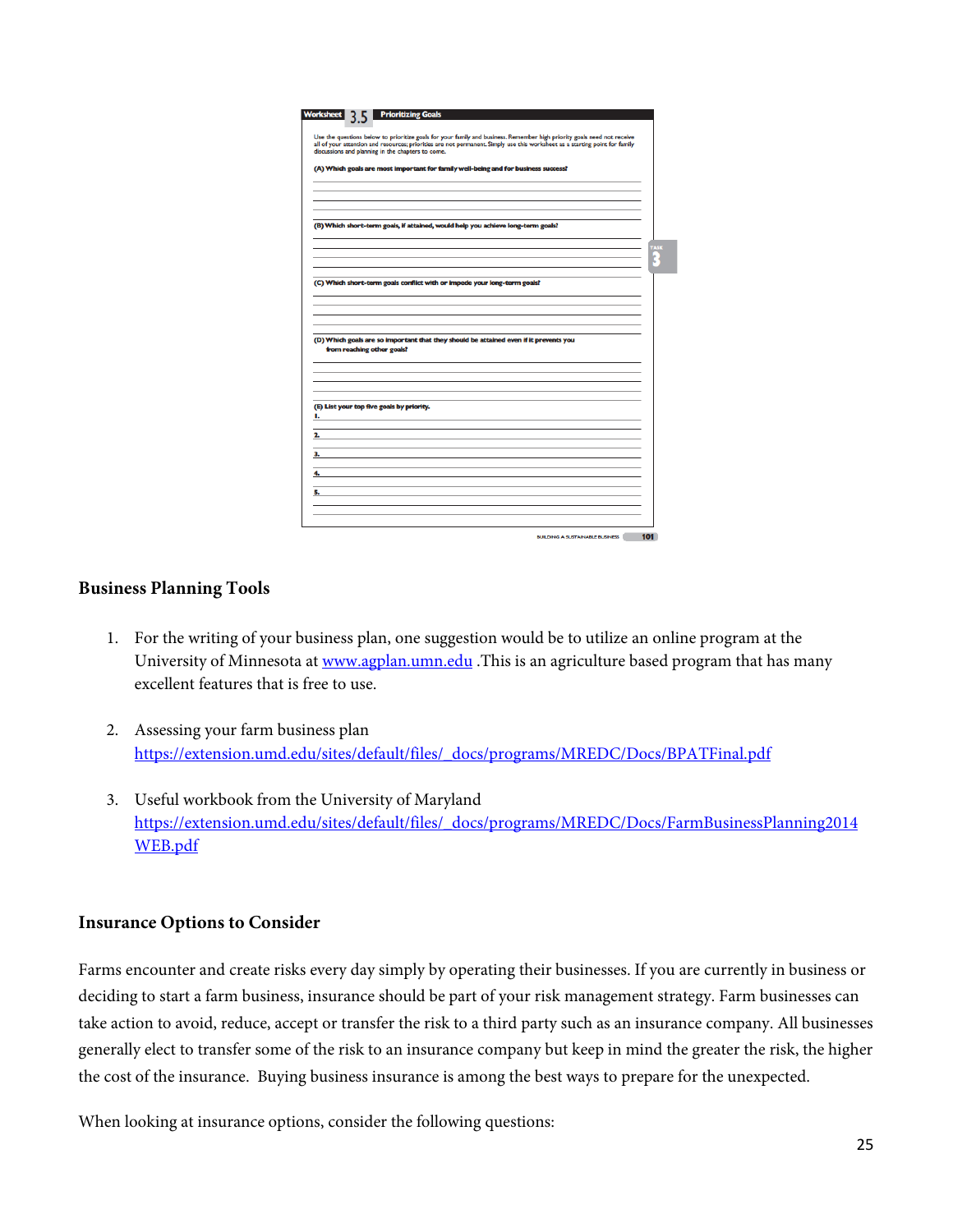- Could my farm continue if a disaster hit my farm such as a fire?
- Could my farm withstand a liability claim?
- Could my farm continue if my crops failed?
- Could my farm continue if a key person in the business died or became disabled?
- If an employee is hurt on the farm, do I have proper worker's compensation insurance?
- Have I considered newer risk management concerns such as the risk of someone hacking into my farm's social media presence and is there insurance to provide protection?

Always be sure to talk with a qualified licensed insurance agent about your insurance needs. You should also talk with your attorney about your risk concerns to review options. Make sure that your agent always knows what you are doing and if you are making any changes in your operation. Seek out insurance agents with experience assisting farmers. Consider asking your colleagues for a referral to an insurance agent they know and trust. It is wise to compare and shop based on price, service, and coverage provided by the policy but keep in mind that the cheapest may not be the best when you file a claim. Remember, the last thing you want to hear your insurance adjuster say is "That is not covered" when you file a claim.

Also note that not all insurance agents sell all the kinds of insurance you may need. Your insurance agent(s) can advise you on the types and proper levels of insurance you need to insure your particular business as long as they have all of the facts. There are a variety of insurance options available to your business. Do not assume that your homeowner's policy will cover any aspect of your farm activity. It is critical to understand the insurance options you have and then to decide on what options you need to purchase. Some of the more popular types of insurances are listed below but keep in mind that this list is not a complete list of all your insurance options.

#### **Business Liability Insurance**

A farmer is liable if their action or inaction results in personal injury to another person or another's property. Someone who owns real estate and personal property and/or who conducts business activities assumes responsibility for any liabilities that occur as a result of any use of this property or activity. Many businesses buy general liability or umbrella liability insurance to cover claims of negligence. These help protect against payments as the result of bodily injury or property damage. Liability is usually the highest potential monetary risk for business dealing directly with the public. Consider proper coverage. Regarding product liability, if you are selling food products or raw food from the farm, you will need to have product liability coverage.

Make sure your agent knows and understands:

- What you are selling
- What you are doing.

#### **Property Insurance**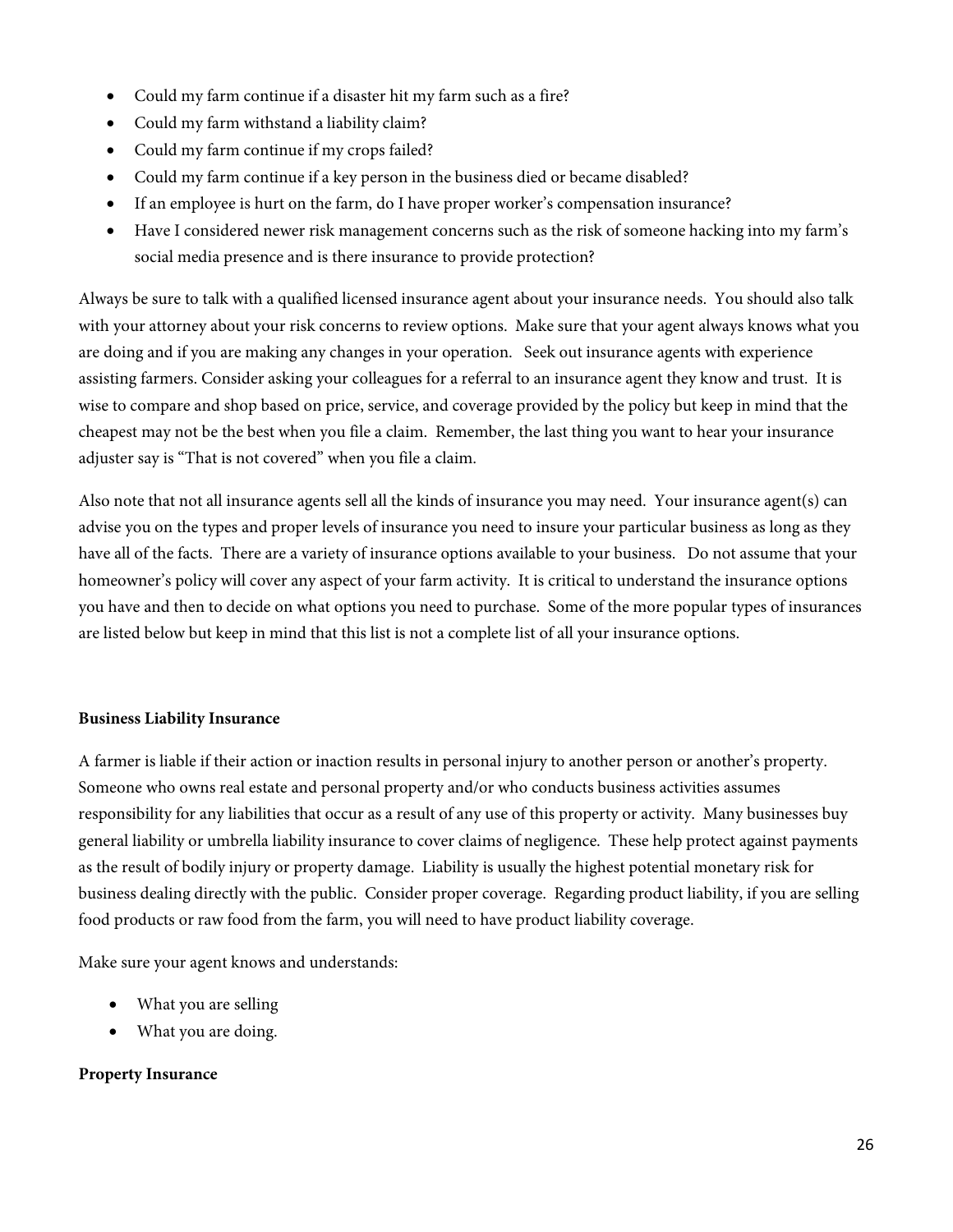Property insurance covers losses due to fire and other perils such as windstorms, theft, and water damage. Perils covered or exclusions may differ between policies and carriers. It is important that you decide what to insure and for how much. Ask yourself what would you have to replace if your farm or business was destroyed?

#### **Health Insurance**

Growers who buy individual coverage without the advantage of a large group, health insurance is one of the largest costs. Health insurance coverage is needed for accidents or injuries that occur on the farm as well as illness. In some situations, the spouse of the owner may work off the farm to not only supplement income but also to get health insurance paid or partially paid by the employed spouse's company.

#### **Worker's Compensation Insurance**

Connecticut requires employers to obtain Worker's compensation insurance. All employees, whether part-time or full-time, are covered under the Worker's Compensation Act from the first day of their employment. This type of insurance provides wage replacement benefits and medical treatment for employees who have been injured or who have become ill due to a work-related injury or illness. The amount of insurance employers must carry, rate of payment and the employees that must be covered should be discussed with your insurance agent. If you have interns, students or volunteers working on the farm, make sure to discuss employer obligations with your insurance agent.

#### **Disability Insurance**

Disability insurance is designed to cover you and/or your employees. It provides income to you or your employee if you or they cannot work due to a covered event, including illness or injury. This insurance, if purchased, would be in addition to workers compensation and is not mandatory.

#### **Business Life Insurance**

Family businesses often use life insurance as part of their continuation, estate and/or succession plan. It is in addition to a written business continuation plan that outlines how the business will maintain operations if a key person dies, has a disability, or retires from the business. Be aware that lenders or investors may require you to reduce the loss of investment in the event of the death of a manager or employee whose contribution to the success of the business is essential. In order to understand your need for this type of insurance and to select an adequate plan, you need to consider term vs. permanent life insurance in addition to why you need the insurance, for how long and what you can afford. Some other important questions include the following:

- What are you trying to accomplish with life insurance?
- Could the same thing be accomplished by other means?

Will my family be burdened financially by my death?

#### **Crop Insurance**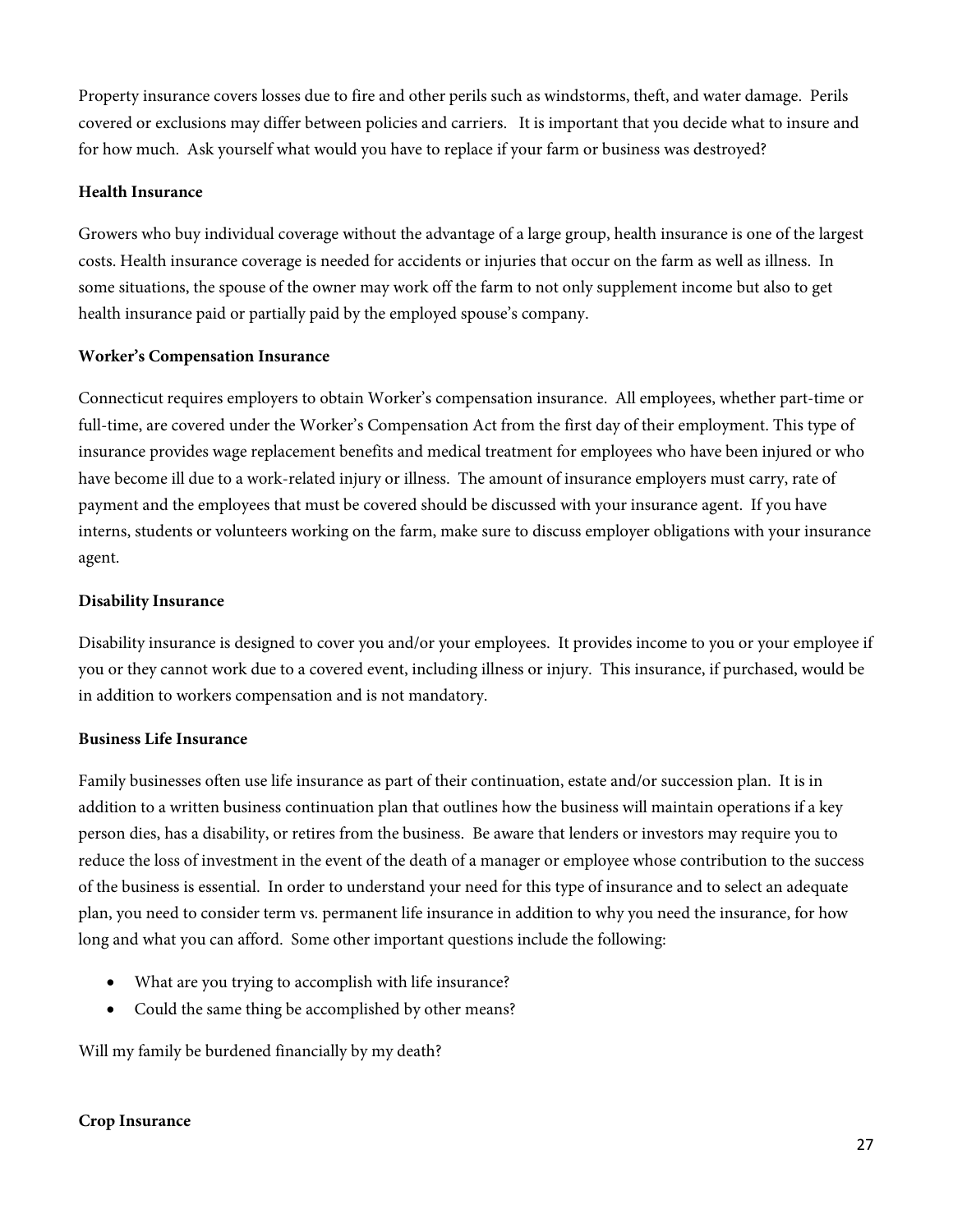The USDA Risk Management Agency (RMA) offers a federally subsidized crop insurance program through private insurance companies. Crop insurance covers disasters such as drought, hail, frost, excessive moisture, fire, insect damage, disease and weeds if recognized organic farming practices fail to provide an effective control method that may result in losses. Crops covered in Connecticut include but not limited to apples, peaches and fresh market sweet corn. If you have a crop that is not listed as insurable, you may still be eligible through a written agreement. Revenue insurance plans are also available. Whole Farm Revenue Protection insures the revenue of the entire farm rather than an individual crop by guaranteeing a percentage of the average gross farm revenue.

The Non-insured crop Assistance Program (NAP) is available for crops for which crop insurance is not available. Producer eligibility and record keeping requirements must be met for these risk management protection programs to be available. Contact a crop insurance agent for specific policy information and guidelines. Contact the FSA office for your county to get details for NAP. Also, please visit [www.ctfarmrisk.uconn.edu](http://www.ctfarmrisk.uconn.edu/) for crop insurance information as well as other risk management topics

# **Employees**

Generally, employees are defined either under common law or under statutes for certain situations. Under the FLSA, generally a worker who performs services for you is your employee if you have the right to control what will be done and how it will be done. This is so even when you give the employee freedom of action. What matters is that you have the right to control the details of how the services are performed. See Pub. 15-A for more information on how to determine whether an individual providing services is an independent contractor or employee.

Once you have determined that you have one or more employees, there are many federal and state rules and regulations that you must follow in order to properly handle payroll. There are a number of special agricultural employer rules and agricultural employers must comply with an array of rules and regulations. Keep in mind also that it is possible for a farmer to have both agricultural employees and non-agricultural employees.

Concerning classifying an employee as agricultural, the term ''farm'' includes stock, dairy, poultry, fruit, fur-bearing animals, and truck farms, as well as plantations, ranches nurseries, ranges, greenhouses or other similar structures used primarily for the raising of agricultural or horticultural commodities, and orchards. Farm work doesn't include reselling activities that don't involve any substantial activity of raising of agricultural or horticultural commodities, such as a retail store or a greenhouse used primarily for display or storage.

Make sure to review your payroll filing requirements with your tax accountant.

### **Basic Payroll Requirements**

1. Apply for a Federal Employer Identification Number (EIN) with the Internal Revenue Service. You may already have an EIN number if a partnership, LLC or corporation. Check with your Accountant. Register with the Connecticut Department of Revenue Services using REG -1 for the withholding of taxes from employees. If already registered with DRS for other taxes, file again using REG -1 for withholding as an additional tax.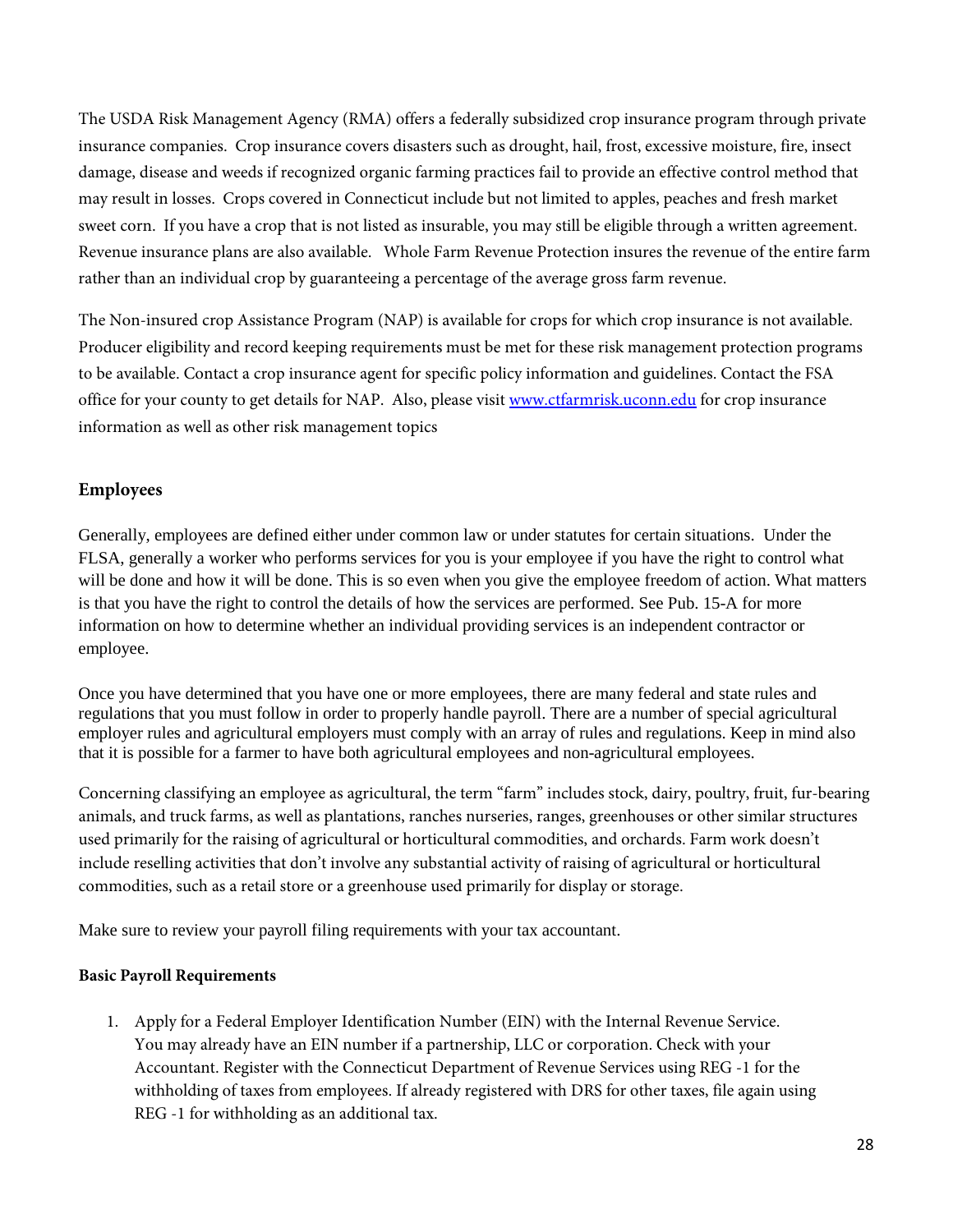- 2. You must verify that each new employee is legally eligible to work in the United States. Give each new employee an I-9 to complete. These forms are maintained in your files. Within three days of hire, employers must complete Form I-9, employment eligibility verification. Make sure you are using the most current Form I-9, as the form is updated every few years. Employers do not need to submit the I-9 form with the federal government but are required to keep them on file for three years after the date of hire or one year after the date of the employee's termination, whichever is later.
- 3. Register with Connecticut's New Hire Reporting Program Employers are required to report newly hired and re-hired employees to a state directory within 20 days of their hire or rehire date. Reporting is available online:<http://www1.ctdol.state.ct.us/newhires/>
- 4. Give each employee Form W-4 and CT-W-4 to fill out. These forms tell you as the employer how much to withhold for federal and state income tax. Other forms may be needed to document such items as other deductions from wages, etc.
- 5. Determine if you are subject to unemployment tax. Special rules apply for agricultural employers. Unemployment tax is not withheld from the employee but paid in full by the employer. The Connecticut Department of Labor requires all businesses employing workers to obtain a state unemployment tax number and to register with the Department's Employment Security Division. Employers should also get a copy of the Employer's Guide to Unemployment Compensation. Employers must pay Connecticut Unemployment Tax in accordance with that guide.
- 6. Set up a payroll system to calculate paychecks and withhold proper amounts for social security tax, federal income tax and state income tax as well as other deductions as allowed.
- 7. Get worker's compensation insurance when necessary. Talk to your insurance agent about the requirements given your situation.
- 8. Adopt workplace safety measures when necessary and post required notices.
- 9. Record Keeping requirements
	- Personal information, including employee's name, home address, occupations, gender, and birth date if under 19 years of age
	- Hour and day when workweek begins
	- Total hours worked each workday and each workweek
	- Total daily or weekly straight-time earnings
	- Regular hourly pay rate for any week when overtime is worked
	- Total overtime pay for the workweek
	- Deductions from or additions to wages
	- Total wages paid each pay period
	- Date of payment and pay period covered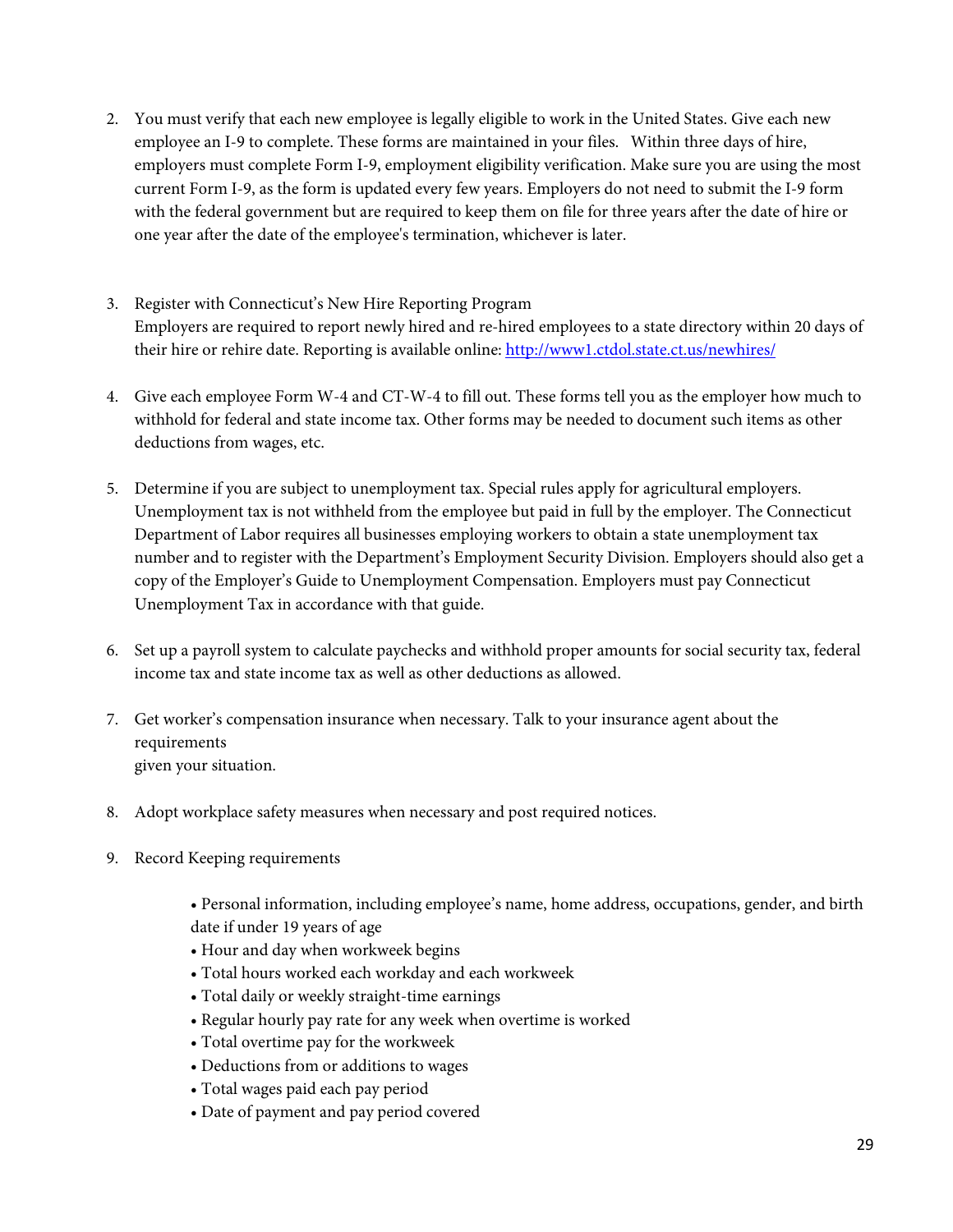Records required for exempt employees differ from those for nonexempt workers. Special information is required for homeworkers, for employees working under uncommon pay arrangements, for employees to whom lodging or other facilities are furnished, and for employees receiving remedial education. Always make sure that you are following all the rules that pertain to your particular situation.

- 10. If you have any employee benefits such as health insurance or a retirement plan establish sign up procedures.
- 11. Consider compiling an employee handbook.
- 12. File all required forms with the IRS and DRS and pay all taxes when due. You are required to give each employee a W-2 annually. Post all materials as required by the Department of Labor.

# Useful Publications

- o IRS Publication 225 Farmers Tax Guide
- o IRS Publication 51 Circular A [Agricultural Employer's Tax Guide](https://www.irs.gov/pub/irs-pdf/p51.pdf)
- o IRS Publication Circular E [Employers Tax Guide](https://www.irs.gov/pub/irs-pdf/p15.pdf)
- o IRS Publication 17 [Your Federal Income Tax](https://www.irs.gov/pub/irs-pdf/p17.pdf)
- o IRS Publication 583 [Starting a Business and Keeping Records](https://www.irs.gov/pub/irs-pdf/p583.pdf)
- o Circular CT [Connecticut Employer's Tax Guide](http://www.ct.gov/drs/lib/drs/publications/pubsip/2016/ip2016-1.pdf)
- o Handy Reference Guide to [the Fair Labor Standards Act](https://www.dol.gov/whd/regs/compliance/wh1282.pdf)
- o [Agricultural Employers Under the Fair Labor Standards Act \(FLSA\)](https://www.dol.gov/whd/regs/compliance/whdfs12.pdf)